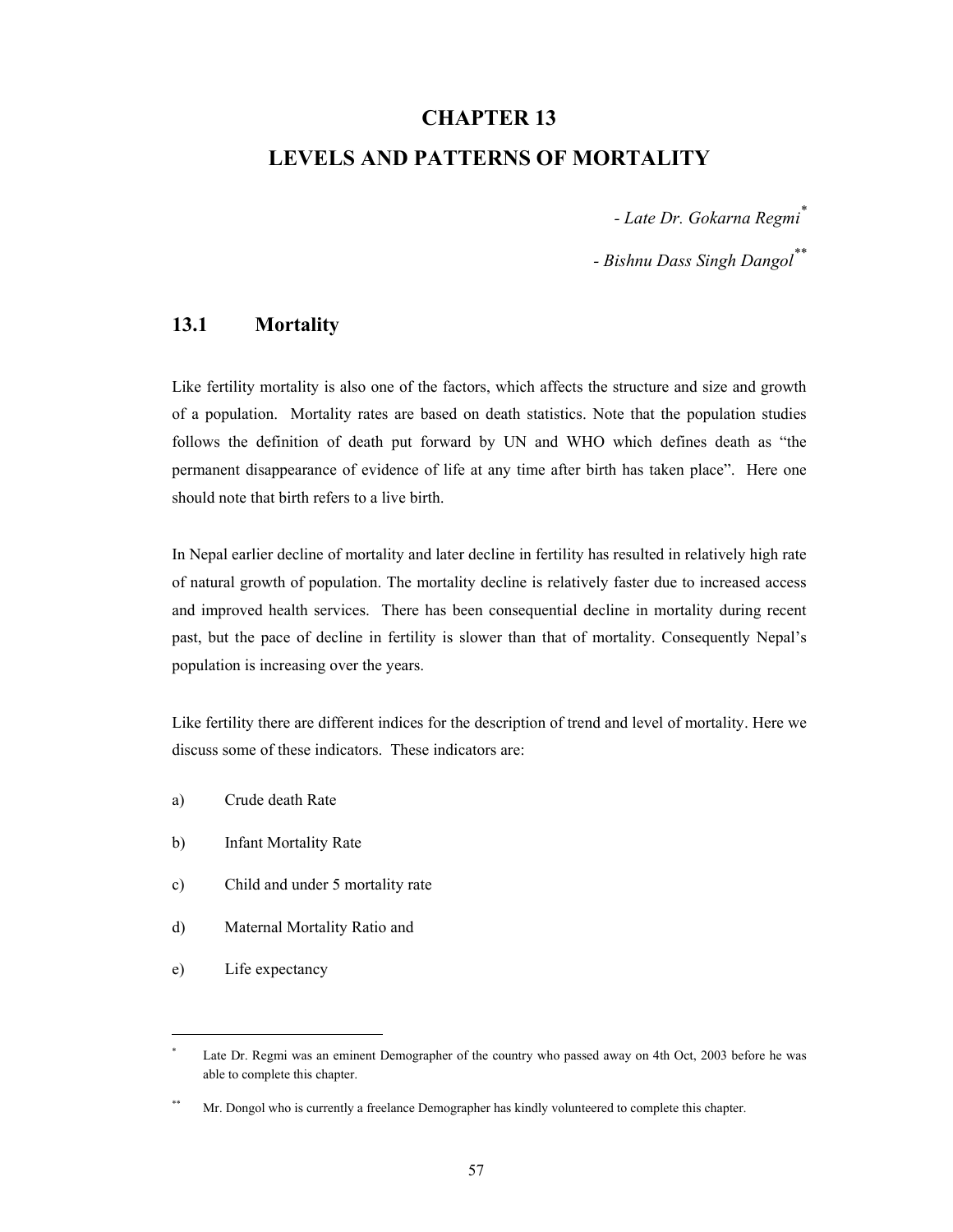#### **13.2 Source of Data**

Main source of death data generally is the vital registration system. In Nepal though the system was implemented firstly in 1977 in 10 districts and had made universal by 1990, the recording system is still immature. Despite the continuous effort of government for exhaustive coverage of death statistics, it remained highly under reported. As of the system-report the death rate is about 3.0 deaths per thousand. The country has not yet developed its social and economical status so as to meeting the crude death rate as low as 3 per thousand in 2000. So the data from the system could not reflect actual mortality level of Nepalese people. Under such situation, mortality indices have to be continually derived either from frequently conducted surveys or decennial censuses. Note that the sample surveys have proved to be better sources than in censuses in terms of coverage and quality. In the survey, collection of mortality related data had generally given less attention compared to fertility related data collection as it is closely linked with family planning, which is more often interested. However the mortality indicators discussed below are either based on stable or quasi-stable population analysis or data based on survey, where both the direct and indirect measures of estimation are employed.

#### **13.3 Crude Death Rate (CDR)**

Crude death rate (CDR) is defined as ratio of annual number of deaths to the person years of exposure to death during that period multiplied by a constant (usually 1000). Note that for simplicity, person-years of exposure is usually approximated by the mid-year population. Like crude birth rate this is usually widely understood and is very frequently used summary measure of mortality. However, like CBR, CDR is also heavily affected by the age and other compositional structure of the population. For example, note that age specific death rate at age 15-19 is very low compared age specific death rate at 0-4 or 60-64 years of age. Therefore, combining all the deaths into one and calculating the rate for all population ignores the age composition of the population. In two populations even if the age specific death rates are exactly the same, if age-sex structure is different then they will have different crude death rate (CDR).

#### **13.3.1 Crude Death Rate for Different Years**

Different estimates of CDR for Nepal available since 1954 are provided in Table 13.1. Because most of these estimates are based on stable population techniques, these estimates do not present a very consistent trend. Moreover, this could be also due to the use of different data that come either from censuses or surveys. It should be borne in mind that both of these sources of data suffer from inherent errors.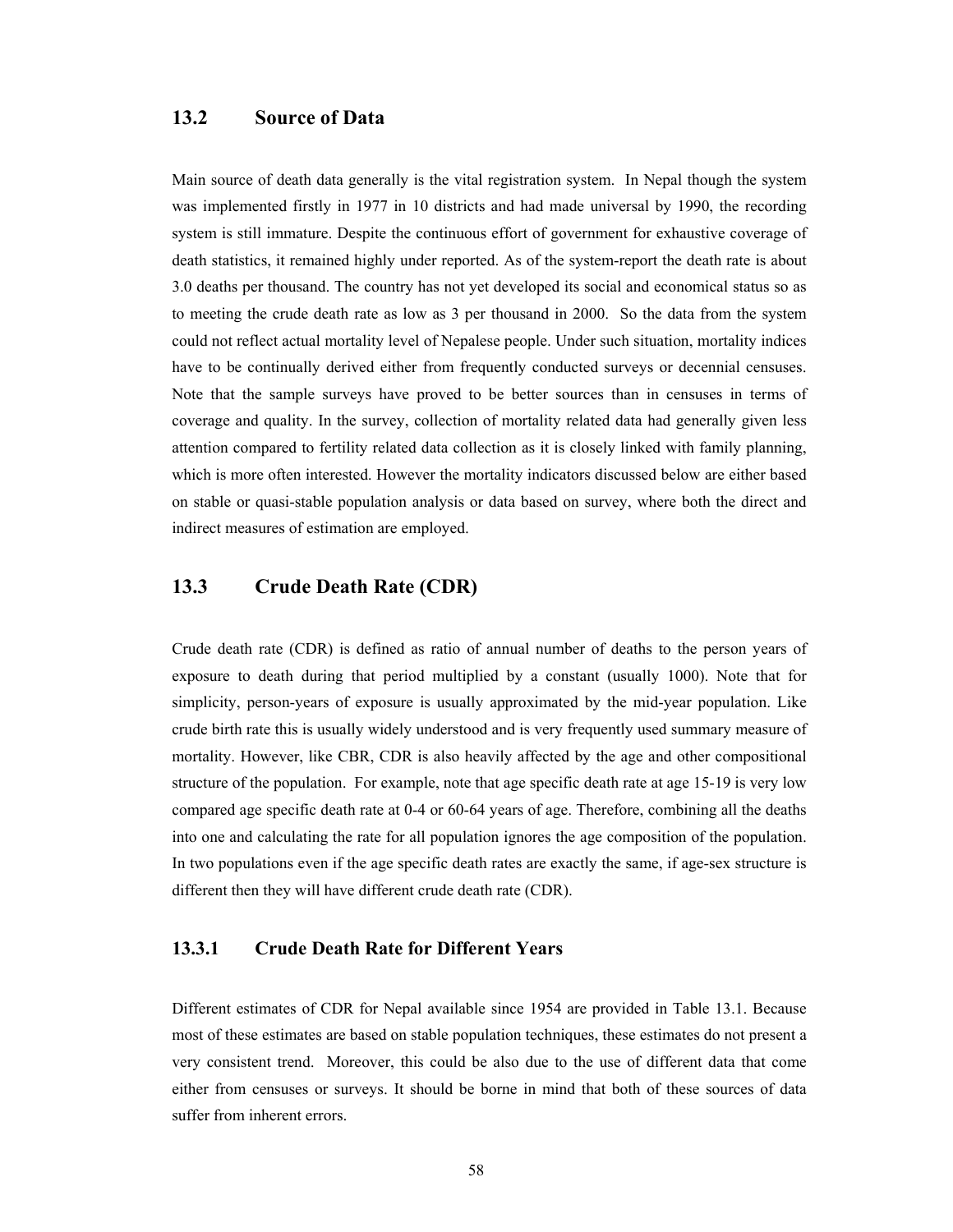|     |                                      | <b>Estimated</b> | <b>Crude Death Rate</b> |      |        |  |
|-----|--------------------------------------|------------------|-------------------------|------|--------|--|
|     | S.N.<br><b>Source</b>                |                  | <b>Total</b>            | Male | Female |  |
| 1.  | Vaidhyanathan & Gaige, 1973          | 1954             | 36.7                    |      |        |  |
| 2.  | CBS, 1977                            | 1953-61          | 27.0                    | 28.0 | 24.8   |  |
| 3.  | Guvaju, 1975                         | 1961             | 22.0                    |      |        |  |
| 4.  | CBS, 1977                            | 1961-71          | 21.4                    | 21.3 | 22.6   |  |
| 5.  | CBS, Demographic Sample Survey, 1976 | 1974-75          | 19.5                    | 18.6 | 20.4   |  |
| 6.  | CBS, Demographic Sample Survey, 1977 | 1976             | 22.2                    | 21.5 | 22.8   |  |
| 7.  | CBS, Demographic Sample Survey, 1978 | 1977-78          | 17.1                    | 17.9 | 16.2   |  |
| 8.  | CBS, 1977                            | 1971-81          | 13.5                    | 12.2 | 14.9   |  |
| 9.  | New Era, 1986                        | 1984             | 10.9                    | 10.8 | 11.0   |  |
| 10. | CBS, Demographic Sample Survey, 1986 | 1986-87          | 16.1                    |      |        |  |
| 11. | <b>CBS</b>                           | 1991             | 13.3                    | 12.9 | 13.6   |  |
| 12. | <b>CBS</b>                           | 1996             | 11.6                    |      |        |  |
| 13. | <b>MOPE</b>                          | 1999             | 10.3                    |      |        |  |

**Table 13.1 : Crude death rate, Nepal, 1954 - 1999** 

Source: CBS, 1995; CBS, 1998; MOPE, 1998

The table indicates that CDR was a little over 35 in 1950s, which decreased to less than 20 in 1970s, and further reduced to 10.3 by 1999. Despite fluctuations in the estimate of CDR, it can easily be concluded from the table that mortality in Nepal has been declining over the years.

Another thing that emerges from the table is that these estimates consistently indicate higher female mortality than males. Nepal is one of the few countries in the world where female mortality is higher than males.

There is no reliable information on Age Specific Death Rates (ASDR) in Nepal, which could provide mortality information for different age groups. The lack of reliable estimates of adult mortality by age has led us to use CDR.

#### **13.3.2 Crude Death Rate 2001**

Direct estimation of crude death rate is not possible because of data dearth. Despite of poor reporting in the vital registration system, the census of 2001 also showed under reporting of deaths. For example the rate was found to be 4.7 per thousand populations in 2001. Health services available, prevailing living standard of population (more than 90 percent population are in the area which is of rural characteristics) and high poverty level (about 42 %) should led high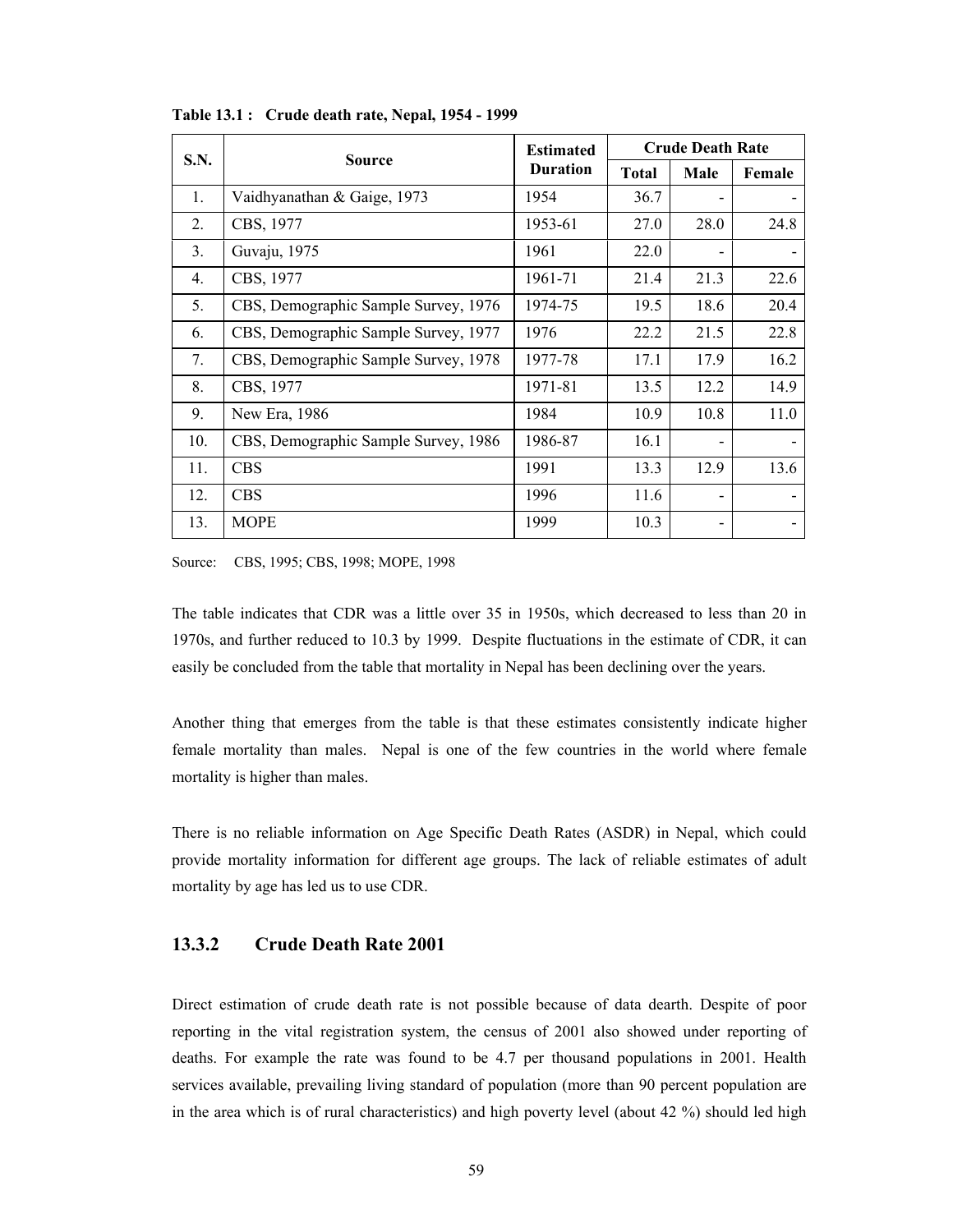death rate. The rate does not reflect crude death rate of Nepalese population in 2001. Therefore this asks for indirect estimates of death rates in the country.

As of the computation made in the forth-coming population projection of the Central Bureau of Statistics, the crude birth rate is about 33.3 per thousand populations (TFR is 4.0) in 2001. Population growth rate is 2.25 percent during the period 1991 to 2001. These statistics, the population growth rate and crude birth rate put Nepalese crude death rate at 10.8 per thousand populations (assuming net international migration is nil). Note that beside this type of crude and general rate, no information is available on mortality separately for adults.

#### **13.4 Infant Mortality Rate (IMR)**

The IMR is the number of deaths under one year of age per 1000 live births during a period of time, usually one year. Although it is called a rate, in fact, it is the probability of survival to age one since birth. Several factors affect the IMR of a country and these are:

- a) Nutrition of mothers and children
- b) Birth intervals
- c) Parity
- d) Age of the mother at child's birth
- e) Basic health services including
	- i. Immunization
	- ii. ARI
	- iii. Diarrhea
	- iv. Safer motherhood programmes etc;

In other words IMR usually declines with a certain level of socio-economic development as reflected by the above-mentioned services. Therefore IMR has been considered as an indicator of socio-economic development and general health condition of a society. Since the adult mortality is relatively lower even in developing countries and smaller proportion of population is in older group, a substantial number of deaths occur during the first five years of life. In developing countries where medical health systems are not fully developed infant death is a substantial part of under five-age deaths. Therefore, reduction of IMR is needed to achieve a significant reduction in the overall morality. Moreover the interdependent relationship between fertility and infant mortality suggests that a reduction in infant child mortality will trigger a subsequent decline in fertility (Regmi, 1994), it has also found that lower IMR motivates couples to produce less number of children.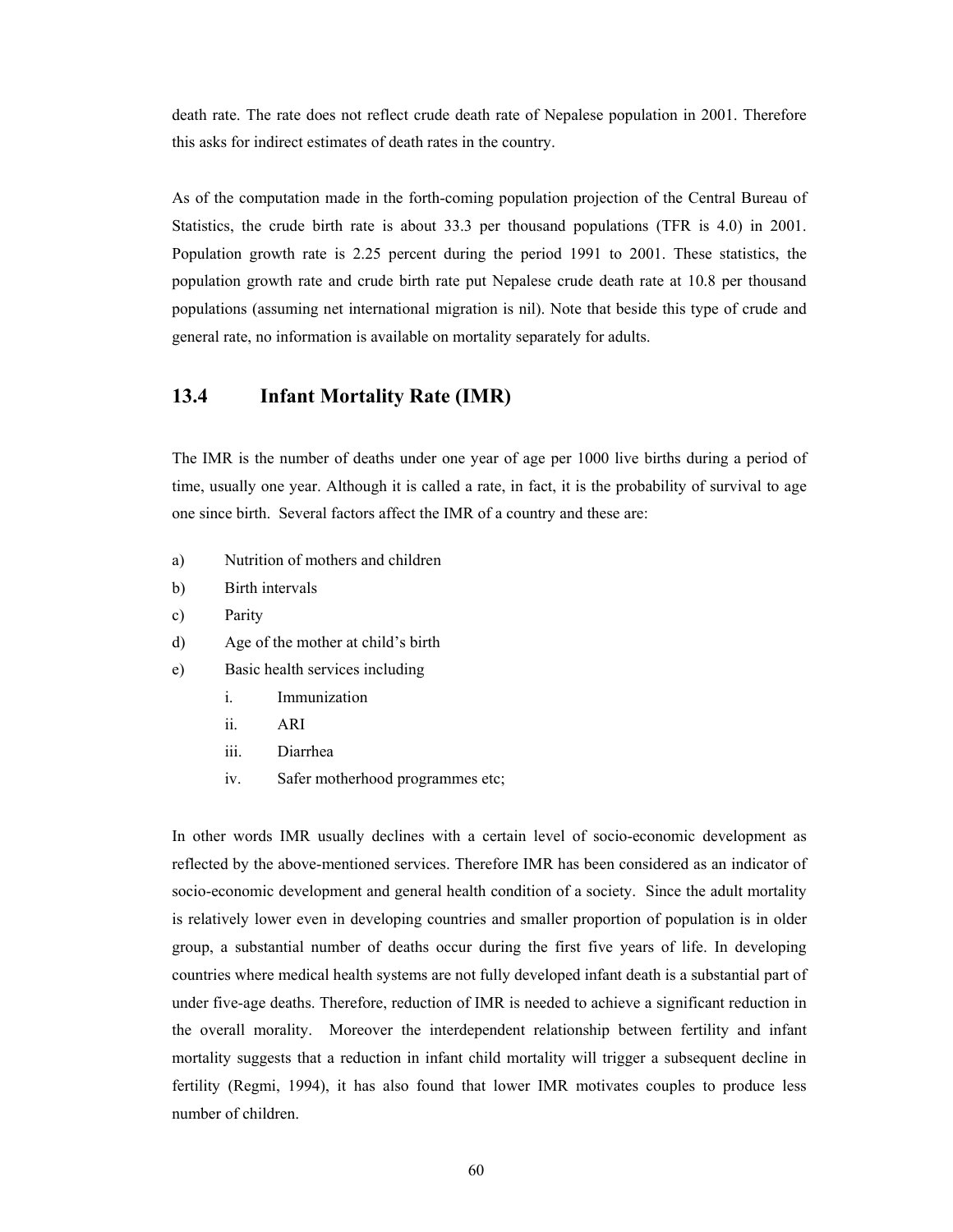| S.N. | <b>Source</b>                              | <b>Estimated</b> | <b>Infant Mortality Rate</b> |      |        |  |
|------|--------------------------------------------|------------------|------------------------------|------|--------|--|
|      |                                            | <b>Duration</b>  | <b>Total</b>                 | Male | Female |  |
| 1.   | Vaidhyanathan & Gaige, 1973                | 1954             |                              | 260  | 250    |  |
| 2.   | Guvaju, 1974                               | 1961-71          |                              | 200  | 186    |  |
| 3.   | CBS, 1974                                  | 1971             | 172                          |      |        |  |
| 4.   | Nepal Fertility Survey, 1977               | 1976             | 152                          |      |        |  |
| 5.   | CBS, 1985                                  | 1978             | 144                          | 147  | 142    |  |
| 6.   | New Era, 1986                              | 1981             | 117                          | 136  | 111    |  |
| 7.   | Fertility and Family Planning Survey       | 1983-84          | 108                          | 117  | 98     |  |
| 8.   | Fertility and Family Planning Survey, 1991 | 1989             | 102                          |      |        |  |
| 9.   | Census, 1991                               | 1991             | 97                           | 94   | 101    |  |
| 10.  | Family Health Survey, 1996                 | 1993-96          | 79                           |      |        |  |
| 11.  | Nepal demographic Health Survey            | 1998-2001        | 64                           |      |        |  |

**Table 13.2 : Infant mortality rate, Nepal, 1954 – 1999.** 

Source : CBS, 1995; MOH, 1997; NDHS2001

In Table 13.2 provides estimates of infant mortality based on different sources have been provided. Note that except for the census estimate for 1991 all the estimates before 1989 have either been based on indirect techniques of estimation. Since the 1991 survey it has been argued that the quality of pregnancy history data has improved and there is very little omission of births and deaths especially during the recent past. As the effect of these omissions on the calculation of demographic rates is minimal, direct method of estimation has been used since then.

The Table 13.2 indicates that a high IMR of around 250 per thousand live births prevailed in the country during the fifties. In the sixties it decreased to around 150 to 200 per thousand live births. Since the mid seventies decline in IMR is secular and by 1998-2001 it has reached 64 per 1000





live births. Figure 13.1 shows the success in lowering IMR more clearly.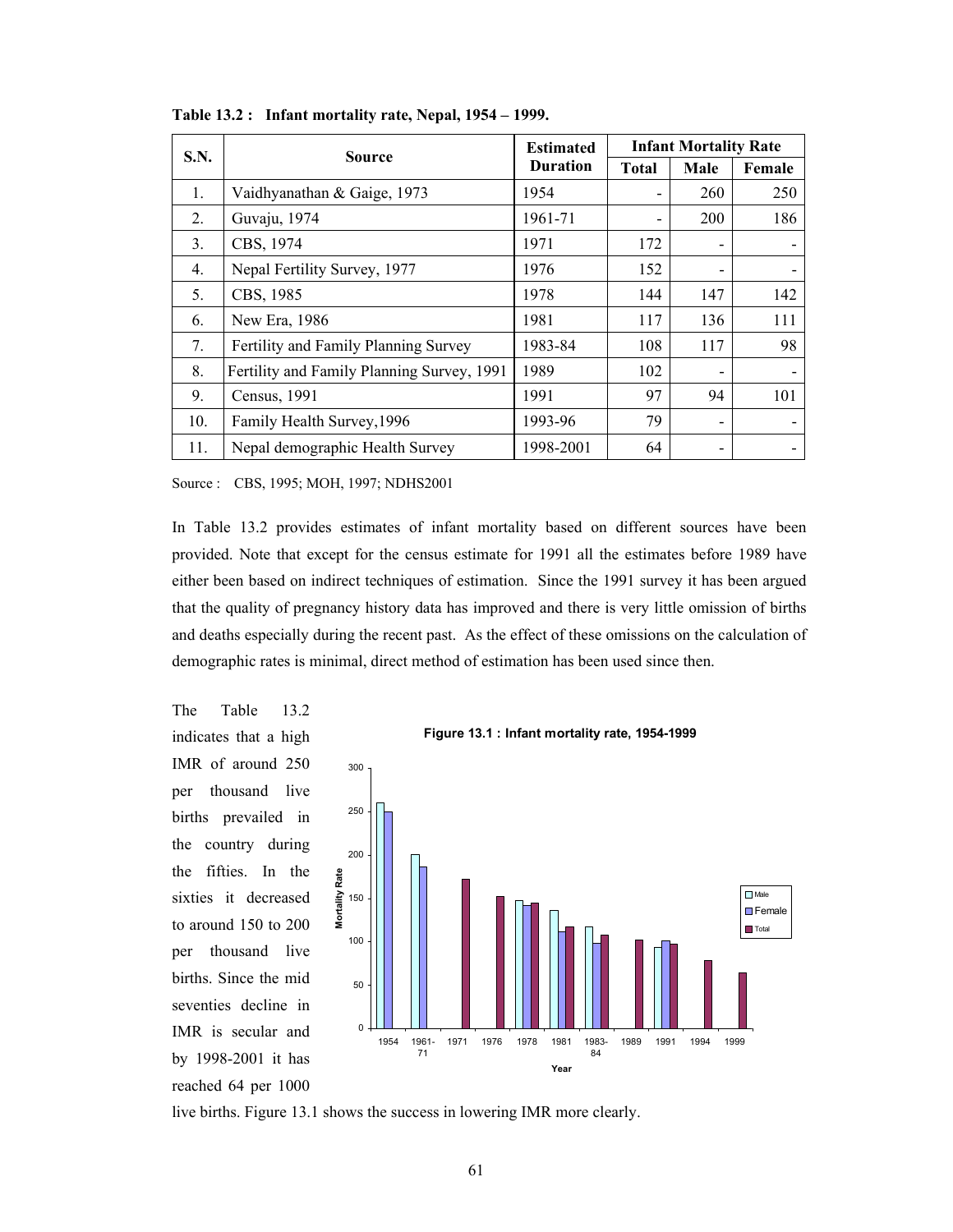Infant mortality is affected by various socio-economic and demographic factors. These factors are particular interest, since these provide clues for the identification of priority groups in policy formulation and programme implementation. Differentials in IMR in Nepal has been presented in Table 13.3

|                                | (for ten years period preceding the survey) |                  |  |  |  |
|--------------------------------|---------------------------------------------|------------------|--|--|--|
| <b>Characteristics</b>         | <b>NFHS 1996</b>                            | <b>NDHS 2001</b> |  |  |  |
| <b>Residence</b>               |                                             |                  |  |  |  |
| Urban                          | 61.1                                        | 50.1             |  |  |  |
| Rural                          | 95.3                                        | 79.3             |  |  |  |
| <b>Ecological Region</b>       |                                             |                  |  |  |  |
| Mountain                       | 136.5                                       | 112.0            |  |  |  |
| Hill                           | 87.4                                        | 66.2             |  |  |  |
| Terai                          | 90.9                                        | 80.8             |  |  |  |
| <b>Development Region</b>      |                                             |                  |  |  |  |
| Eastern                        | 79.4                                        | 77.5             |  |  |  |
| Central                        | 86.3                                        | 77.4             |  |  |  |
| Western                        | 84.3                                        | 60.1             |  |  |  |
| Mid-Western                    | 114.8                                       | 72.9             |  |  |  |
| Far Western                    | 124.3                                       | 112.2            |  |  |  |
| <b>Education</b>               |                                             |                  |  |  |  |
| No Education                   | 97.5                                        | 84.6             |  |  |  |
| Primary                        | 80.0                                        | 61.0             |  |  |  |
| Secondary                      | 53.4                                        | 49.9*            |  |  |  |
| <b>Age of Mother at Birth</b>  |                                             |                  |  |  |  |
| < 20                           | 120.1                                       | 108.2            |  |  |  |
| $20 - 29$                      | 79.5                                        | 67.6             |  |  |  |
| 30-39                          | 103.9                                       | 72.9             |  |  |  |
| <b>Previous Birth Interval</b> |                                             |                  |  |  |  |
| $<$ 2 yrs                      | 141.4                                       | 124.4            |  |  |  |
| $2-3$ yrs                      | 78.8                                        | $67.8*$          |  |  |  |
| 3 yrs                          |                                             | 45.2             |  |  |  |
| $4+$ yrs                       | 44.7                                        | 38.9             |  |  |  |
| <b>Sex of Child</b>            |                                             |                  |  |  |  |
| Male                           | 101.9                                       | 79.2             |  |  |  |
| Female                         | 83.7                                        | 75.2             |  |  |  |

**Table 13.3 : Infant mortality rates by socio-economic & demographic characteristics, Nepal, NFHS 1996 and NDHS 2001.** 

Source : MOH, 1997, NDHS2001

Note : \*Refers to two year birth interval

Before the data in Table 13.3 is discussed we would like to remind the readers that the estimate of IMR from NFHS 1996 and NDHS 2001 presented in Table 13.2 were based on births that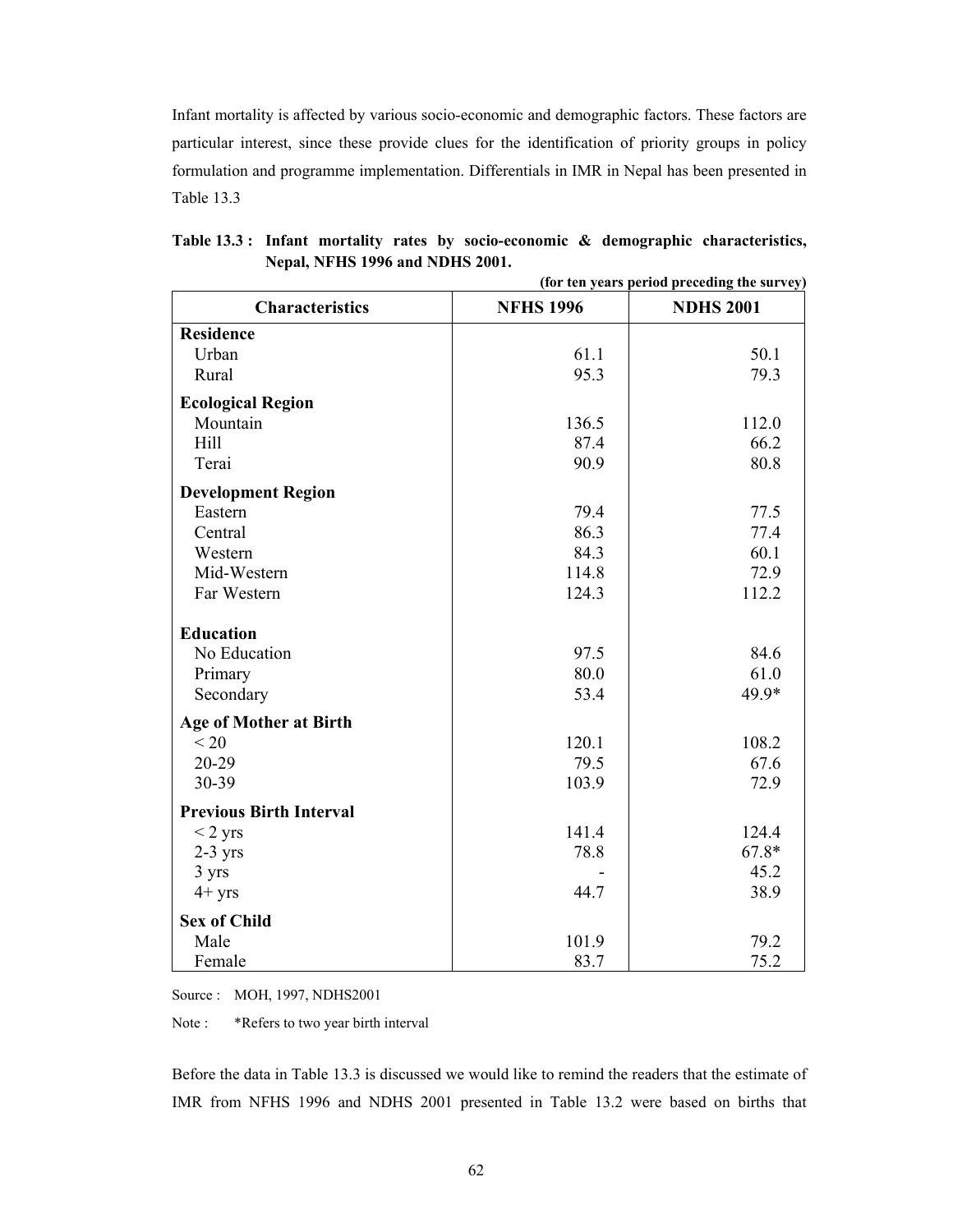occurred during the preceding 5 years. The estimate of infant mortality differentials presented in Table 13.3 is based on births that occurred during the preceding 10-year period. Both of these surveys indicate that mother's education, place of residence; birth interval and age of mother have great impact on IMR. IMR for mothers whose age is less than 20 or the duration of birth interval is less than two years, is much higher than those aged 20+ and have longer birth interval. In general the differentials observed during the 1996 survey seem to have decreased in the 2001 survey. This indicates that decrease in IMR is somewhat faster in groups where IMR used to be higher.

#### **13.5 Child and Under 5 Mortality**

Before we present the data from the two recent surveys i.e. NFHS1996 and NDHS2001 definition of these mortality indicators would be in order. Child mortality rate is defined as the probability of surviving from age 1 to age 5. This assumes that the child has already survived to age 1 to begin with. Under-five mortality rate is defined as follows. Of the 1000 children born today how many will die before their 5<sup>th</sup> birthday. In other words, it is probability of dying between birth and their fifth birthday. Note, once again that the estimate of these indicators are based on the births that occurred during the last 5 years. Data on child and under age-5 mortality obtained from NDHS 2001 have been summarized in Table 13.4.

**Table 13.4: Child and under age-5 mortality rates for five year periods preceding the survey, Nepal 2001.** 

| Years Preceding the Survey | Child Mortality | <b>Under 5 Mortality</b> |
|----------------------------|-----------------|--------------------------|
| $0 - 4$                    | 28.6            | 91.2                     |
| 5-9                        | 39.7            | 126.2                    |
| $10 - 14$                  | 57.0            | 158.0                    |

The table indicates that the child mortality 0-4 years preceding the survey is 50 percent of what it was 10-14 years preceding the survey. In other words there has been an impressive decline in child mortality during the last 15 years. A very similar picture in decline in under 5 mortality has also been seen.

Note that current (i.e. for 1998) estimate of child mortality in Nepal is 28.6 indicating that of the 1000 babies surviving to age 1, 28.6 die before they reach the age of 5. In a likewise manner under 5 mortality is 91.2 indicating that of the 1000 children born today 91.2 will die before they reach the age of 5.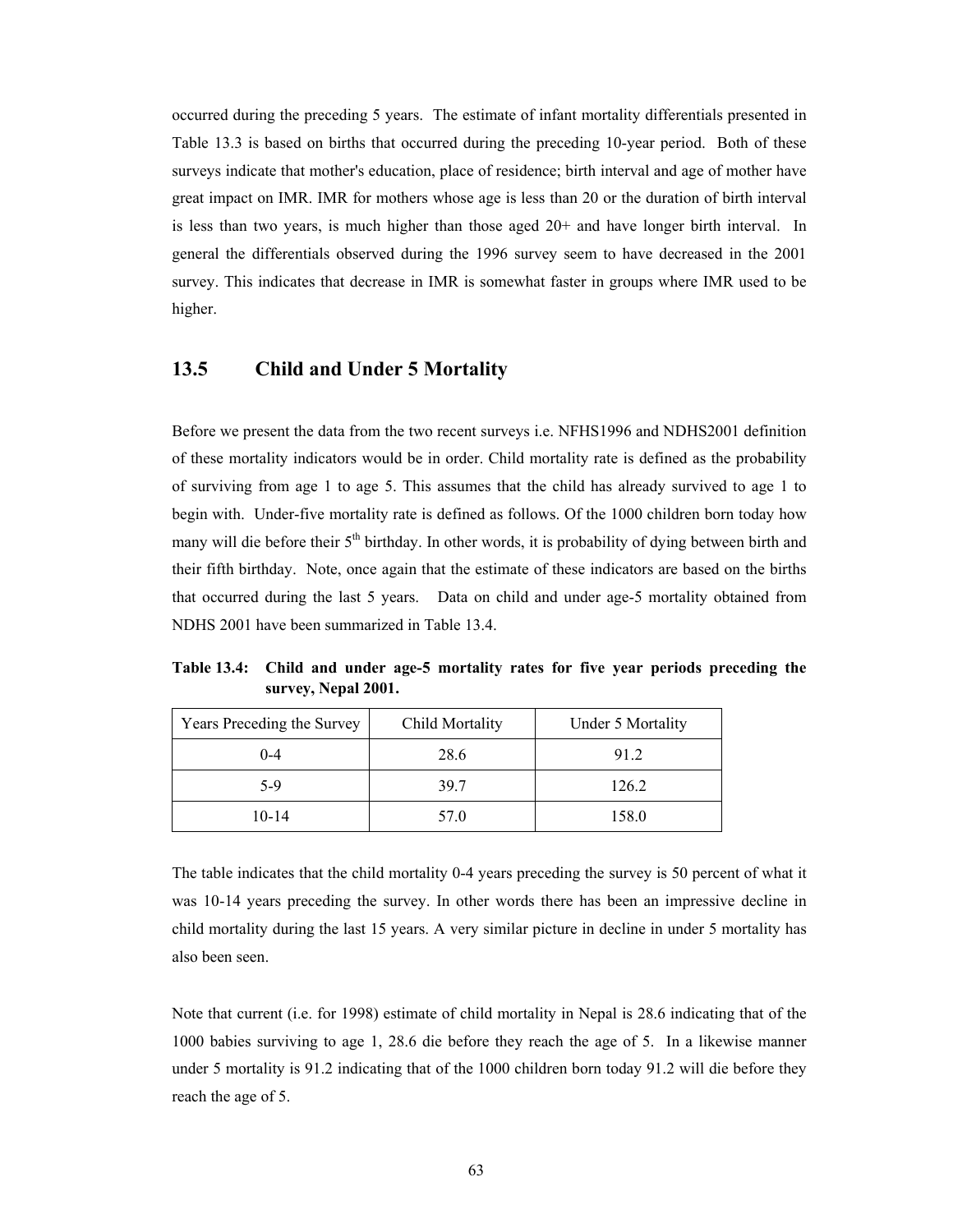| (for ten years period preceding the survey) |                  |                  |                  |                  |  |  |
|---------------------------------------------|------------------|------------------|------------------|------------------|--|--|
|                                             | <b>NFHS 1996</b> |                  | <b>NDHS 2001</b> |                  |  |  |
| <b>Characteristics</b>                      | Child            | <b>Under 5</b>   | Child            | <b>Under 5</b>   |  |  |
|                                             | <b>Mortality</b> | <b>Mortality</b> | <b>Mortality</b> | <b>Mortality</b> |  |  |
| <b>Residence</b>                            |                  |                  |                  |                  |  |  |
| Urban                                       | 22.5             | 82.2             | 16.7             | 65.9             |  |  |
| Rural                                       | 53.2             | 143.4            | 35.4             | 111.9            |  |  |
| <b>Ecological Regions</b>                   |                  |                  |                  |                  |  |  |
| Mountains                                   | 82.2             | 207.5            | 51.2             | 157.4            |  |  |
| Hill                                        | 43.3             | 126.9            | 29.7             | 93.9             |  |  |
| Terai                                       | 53.0             | 139.1            | 34.8             | 112.8            |  |  |
| <b>Development Regions</b>                  |                  |                  |                  |                  |  |  |
| Eastern                                     | 36.3             | 112.8            | 29.6             | 104.8            |  |  |
| Central                                     | 56.1             | 137.5            | 36.4             | 110.9            |  |  |
| Western                                     | 37.6             | 118.8            | 25.1             | 83.7             |  |  |
| Mid Western                                 | 71.2             | 177.8            | 41.2             | 111.0            |  |  |
| Far Western                                 | 62.3             | 178.9            | 41.7             | 149.2            |  |  |
|                                             |                  |                  |                  |                  |  |  |
| <b>Education</b>                            |                  |                  |                  |                  |  |  |
| No Education                                | 56.8             | 148.8            | 39.5             | 120.7            |  |  |
| Primary                                     | 21.0             | 99.3             | 13.4             | 73.5             |  |  |
| Secondary                                   | $7.7**$          | $60.7**$         | 14.3             | 63.5             |  |  |
| $S.L.C.+$                                   |                  |                  | 3.7              | 14.9             |  |  |
|                                             |                  |                  |                  |                  |  |  |
| Age of the Mother at Birth of               |                  |                  |                  |                  |  |  |
| the Child                                   |                  |                  |                  |                  |  |  |
| $<$ 20                                      | 44.1             | 158.9            | 28.5             | 133.6            |  |  |
| $20 - 29$                                   | 52.4             | 127.7            | 32.6             | 98.0             |  |  |
| 30-39                                       | 54.5             | 152.8            | 42.5             | 112.3            |  |  |
| <b>Previous Birth Interval</b>              |                  |                  |                  |                  |  |  |
| $<$ 2 Years                                 | 74.7             | 205.5            | 54.8             | 172.4            |  |  |
| 2-3 Years                                   | 52.4             | 127.1            | $40.0*$          | $105.1*$         |  |  |
| 3 Years                                     |                  |                  | 22.4             | 66.6             |  |  |
| 4 or More Years                             | 32.1             | 75.4             | 20.1             | 58.2             |  |  |
| <b>Sex of the Child</b>                     |                  |                  |                  |                  |  |  |
| Male                                        | 45.5             | 142.8            | 27.8             | 104.8            |  |  |
| Female                                      | 56.5             | 135.5            | 40.2             | 112.4            |  |  |
|                                             |                  |                  |                  |                  |  |  |

**Table 13.5 : Child and under 5 mortality rates by socio-economic & demographic characteristics, Nepal, NFHS 1996 and NDHS 2001.** 

Table 13.5 provides the differentials in child and under5 mortality for Nepal obtained from NFHS 1996 and NDHS 2001 surveys. Note once again that for the differentials births that occurred during the last ten year period has been taken into account.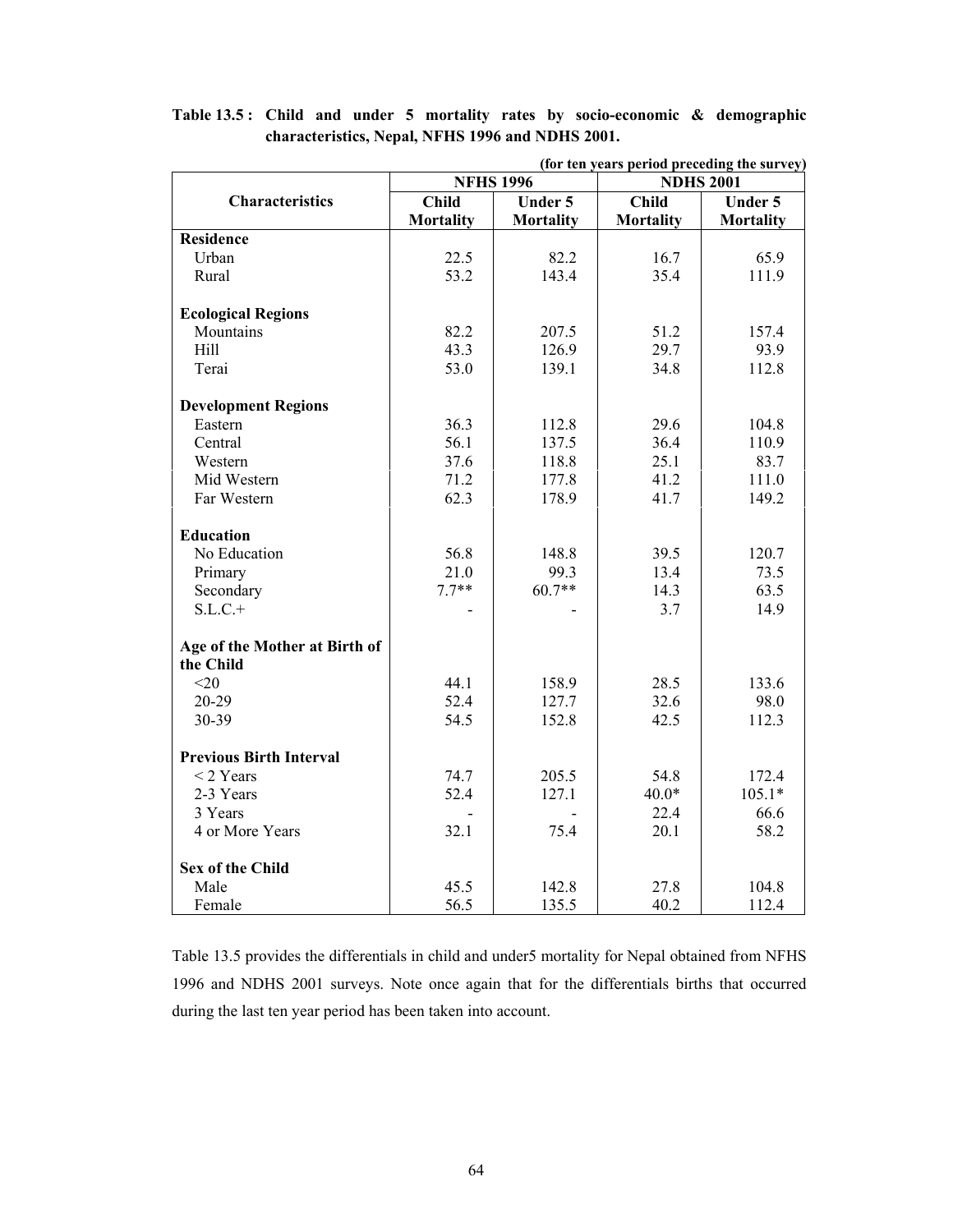The same factors, which were important in the differentials of infant mortality, are also important for child and under age-5 mortality. These are mother's education, mother's age, previous birth interval and ecological regions.

Like the infant mortality the differentials in child and under5 mortality has decreased over the last five years again suggesting that the programmes aimed at reducing child mortality is also reaching those groups where child and under 5 mortality used to be higher, however the differentials still persist in child and under-age 5 mortality.

#### **13.6 Maternal Mortality**

Maternal deaths are defined as any death that occurred during pregnancy, childbirth or within six weeks after the birth or termination of pregnancy. Maternal mortality is defined as the ratio of maternal deaths and number of live births during the same period multiplies by 100,000. The hospital record on maternal mortality shows that maternal mortality was 189 per 100,000 live births (Malla, 1986 as cited in MOH, 1993, pp.142) in 1979 to 1985. Taking time reference into consideration, the hospital record is inappropriate for estimation of maternal mortality rate. Because such low rate in the time prior to 1985 is no way to endorse it. The fertility, mortality and morbidity survey carried out some time in 1997-78 in the three rural areas of Katmandu, Rupendehi and Kavre revealed maternal mortality ratio of 850 per 100,000 live births (FP/MCH as cited in CBS, 1987, pp250).

| Reference Year | Ratio per 100,000 | Sources                |
|----------------|-------------------|------------------------|
| 1991           | 515               | <b>NFHS, 1991, MOH</b> |
| 1990-1996      | 539               | <b>NFHS, 1996, MOH</b> |
| 1998           | 596-683           | <b>MMMS, 1998, MOH</b> |

**Table 13.6: Maternal mortality ratio 1987 - 1998** 

NFHS, 1991 and 1996 had collected data on maternal mortality through sisterhood method in 1991 and direct method in 1996. Estimation of maternal mortality ratio utilizing the methods mentioned above yielded a ratio of 519 and 539 deaths per 100,000 live births respectively. The slight increased in ratio in the latter year may be due to differences in methods adopted and inherent errors. However the difference is very small. The survey from MMMS, 1998 estimated maternal mortality ratio at 596-683 per 100,000 live births. Note that this study was on the basis of Hospital Death Audits of two districts hospitals. Result of the later survey has problems, basically of reporting from the area outside the concerned district, which seriously effect on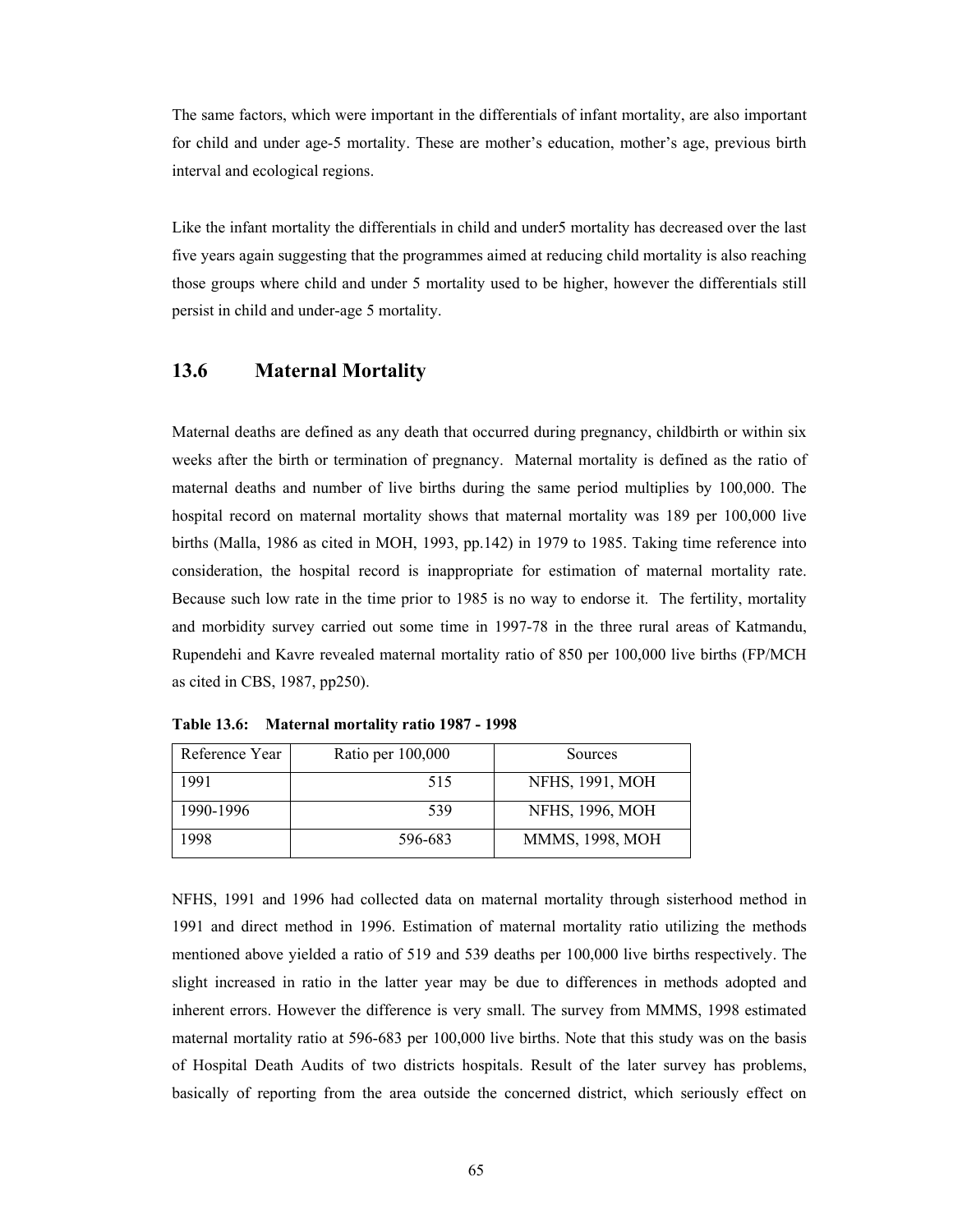deciding the denominator. Nevertheless, maternal mortality ratio is still continuing to be as high as 500 to 550 per 100,000 live births in the country. This ratio is one of the highest in the world indicting that a sizable number of mothers die during childbirth.

In order to combat this high ratio of maternal mortality His majesty's government has embarked on a number of programmes under Family Health division's safer motherhood programmes. In this effort the government is also being supported by different donor agencies such as UNICEF, DFID, USAID, GTZ and other INGOs.

#### **13.7 Life Expectancy at Birth in the Past**

Life expectancy at birth is defined as the average number years a newborn baby will survive if s/he is subjected to current mortality pattern. Note that like the TFR this is also a synthetic cohort measure. This measure of mortality like the IMR is free from distortions of age composition and thus international comparisons can readily be made.

To calculate life expectancy we need the age specific mortality rates, which are difficult to obtain, as it requires a survey of large sample size. Because the birth registration data is not available, life expectancy in Nepal is usually estimated based on the census data, employing indirect techniques. Table 13.6 provides estimated life expectancy at birth from 1954 to 1999.

| <b>S.N.</b> | <b>Source</b>                   | <b>Estimated</b> | <b>Life Expectancy</b> |        |              |  |
|-------------|---------------------------------|------------------|------------------------|--------|--------------|--|
|             |                                 | <b>Duration</b>  | Male                   | Female | <b>Total</b> |  |
| 1.          | Vaidhyanathan & Gaige, 1973     | 1954             | 27.1                   | 28.5   |              |  |
| 2.          | CBS, 1974                       | 1953-61          | 35.2                   | 37.4   |              |  |
| 3.          | CBS, 1977                       | 1961-71          | 37.0                   | 39.9   |              |  |
| 4.          | Gubhaju, 1982                   | 1971             | 42.1                   | 40.0   |              |  |
| 5.          | Demographic Sample Survey, 1977 | 1976             | 43.4                   | 41.1   |              |  |
| 6.          | CBS, 1986                       | 1981             | 50.9                   | 48.1   |              |  |
| 7.          | CBS, 1987                       | 1983             | 51.8                   | 50.3   |              |  |
| 8.          | CBS, 1993                       | 1991             | 55.0                   | 53.5   |              |  |
| 9.          | CBS, 1996 <sup>*</sup>          | 1996             |                        |        | 56.5         |  |
| 10.         | MOPE, 1999                      | 2000             |                        |        | 58.9         |  |

 **Table 13.6 : Expectation of life at birth, Nepal, 1954 - 1996** 

\*Not a census year. Estimates are based on a projection.

Source : CBS, 1995; MOPE, 1999.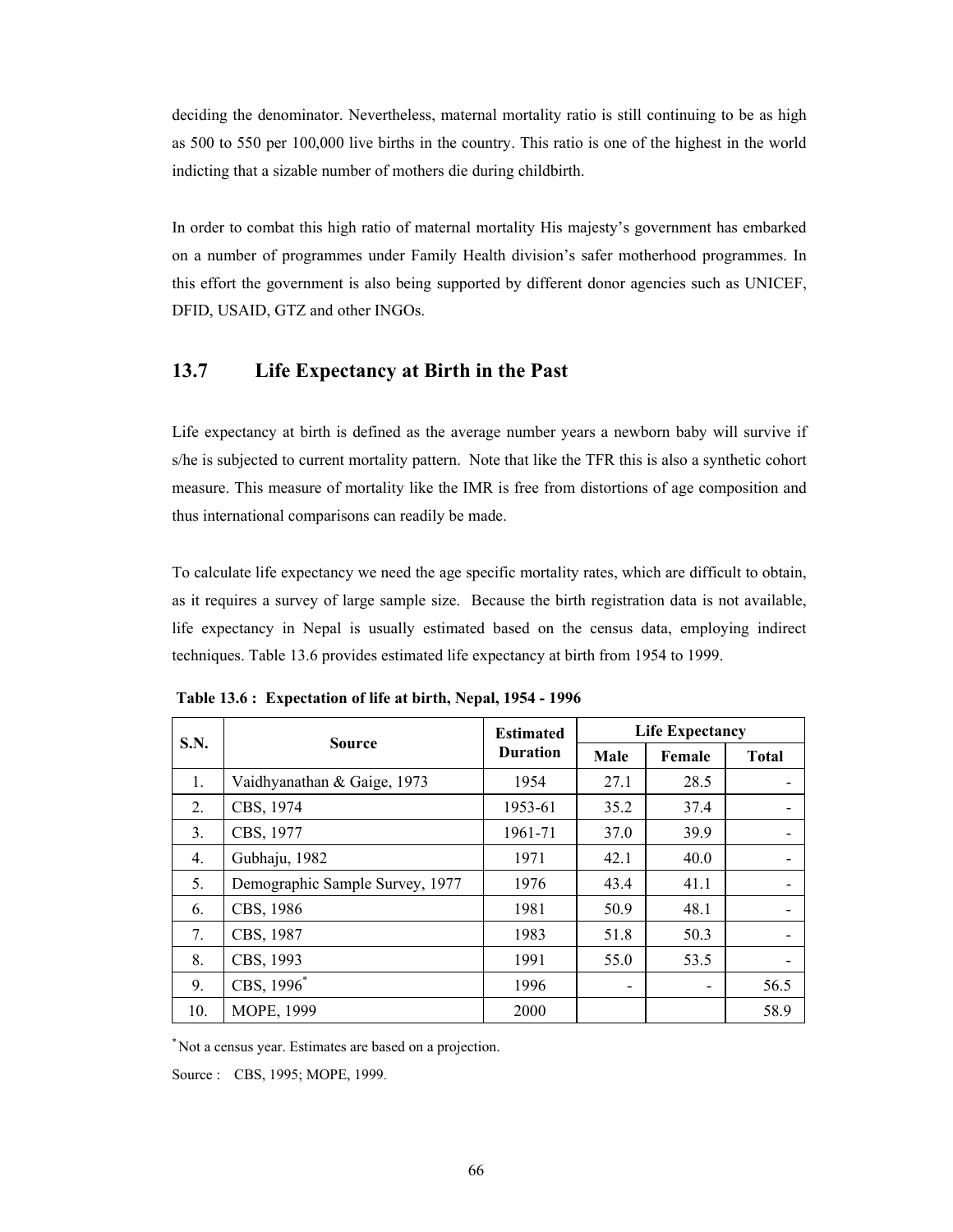As indicated by the table expectation of life at birth for both the males and females has been increasing gradually over the years. The expectation of life at birth for males was 27.1 in 1954. Corresponding figure for females was 28.5 years. This figure increased to 55 and 53.5 years in 1991, respectively for male and females. Mortality estimates used in the population projection (MOPE 1999) life expectation of life at birth for the Nepalese has reached 58.9 years. Such a significant change in life expectancy is due to the improvement of health facilities that has reduced death rates, especially infant and child death rate during recent decade.



#### **Figure 13.2 : Life expectancy, 1954-1999**

#### **13.8 Mortality Pattern**

As explained earlier vital registration system though exists in operation, its coverage is very low. Therefore one has to depend upon either the censuses or sample surveys conducted in the country. Sample surveys so far conducted in the country, focus only on childhood mortality rather than adolescent and adult mortality. Therefore the censuses were the only sources that would provide mortality pattern by age. The censuses included questions on mortality like deaths in the year just prior to the census. So if some one is interested to see mortality pattern on the basis of census data of 2001, he or she can refer the Table 13.7. Though the death statistics are very poor in term of its completeness, we can analyze death statistics in term of death rate and mortality pattern. We will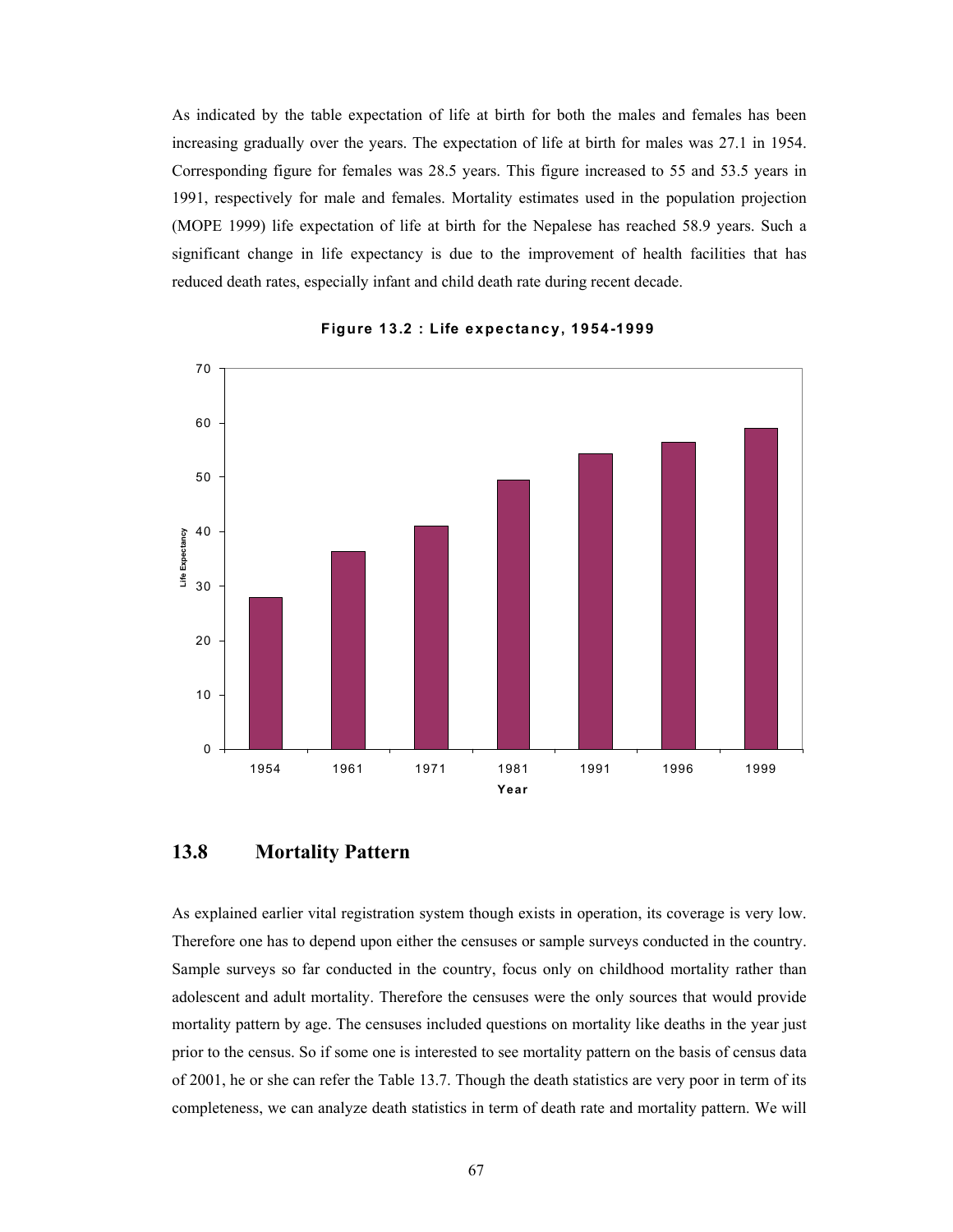see then what it looks like. Age specific death rates and mortality curve drawn by sex are shown in Table 13.7 and figures 4 and 5. Shapes of the curves, though tend to represent mortality pattern of Nepalese people, high in the child hood and much more high at the old ages, might not exhibit exact Nepalese mortality pattern. If we assume deaths were being under reported by the same factor, the inflated structure will also be of the same pattern. Only difference will be in magnitude. But the assumption is unlikely as there are several evidences that show under reporting mostly in the childhood. Besides, we cannot avoid overall inherent under reporting through out all ages.

No other method can be employed to estimate age specific death rate and other mortality indices with the exception of indirect techniques. Therefore different indirect techniques as given by United Nations will be used to compute mortality indices in Nepal.

|           | <b>Age Specific Death Rate</b> |        |  |  |
|-----------|--------------------------------|--------|--|--|
| Age       | Male                           | Female |  |  |
| < 0       | 27.55                          | 25.10  |  |  |
| $1 - 4$   | 4.89                           | 3.76   |  |  |
| $5-9$     | 1.06                           | 1.01   |  |  |
| $10 - 14$ | 0.87                           | 0.67   |  |  |
| 15-19     | 1.09                           | 1.02   |  |  |
| $20 - 24$ | 1.53                           | 1.21   |  |  |
| 25-29     | 1.74                           | 1.39   |  |  |
| 30-34     | 1.79                           | 1.54   |  |  |
| 35-39     | 2.45                           | 1.89   |  |  |
| $40 - 44$ | 3.39                           | 2.08   |  |  |
| 45-49     | 4.32                           | 3.36   |  |  |
| 50-54     | 7.06                           | 5.06   |  |  |
| 55-59     | 11.34                          | 8.83   |  |  |
| 60-64     | 17.96                          | 14.02  |  |  |
| 65-69     | 24.30                          | 20.42  |  |  |
| 70-74     | 38.91                          | 30.98  |  |  |
| $75+$     | 80.41                          | 63.13  |  |  |
| CDR       | 5.24                           | 4.15   |  |  |

**Table 13.7: Age specific mortality rates, 2001**





When we talk of the use of indirect estimates for estimating mortality indices, we have to borrow life table model that fits good to our country from other sources.

If we look at the past history of indirect techniques used, we will see up to 1991 demographers and researchers have used West Model of Coal and Demeny Model life table. But it was found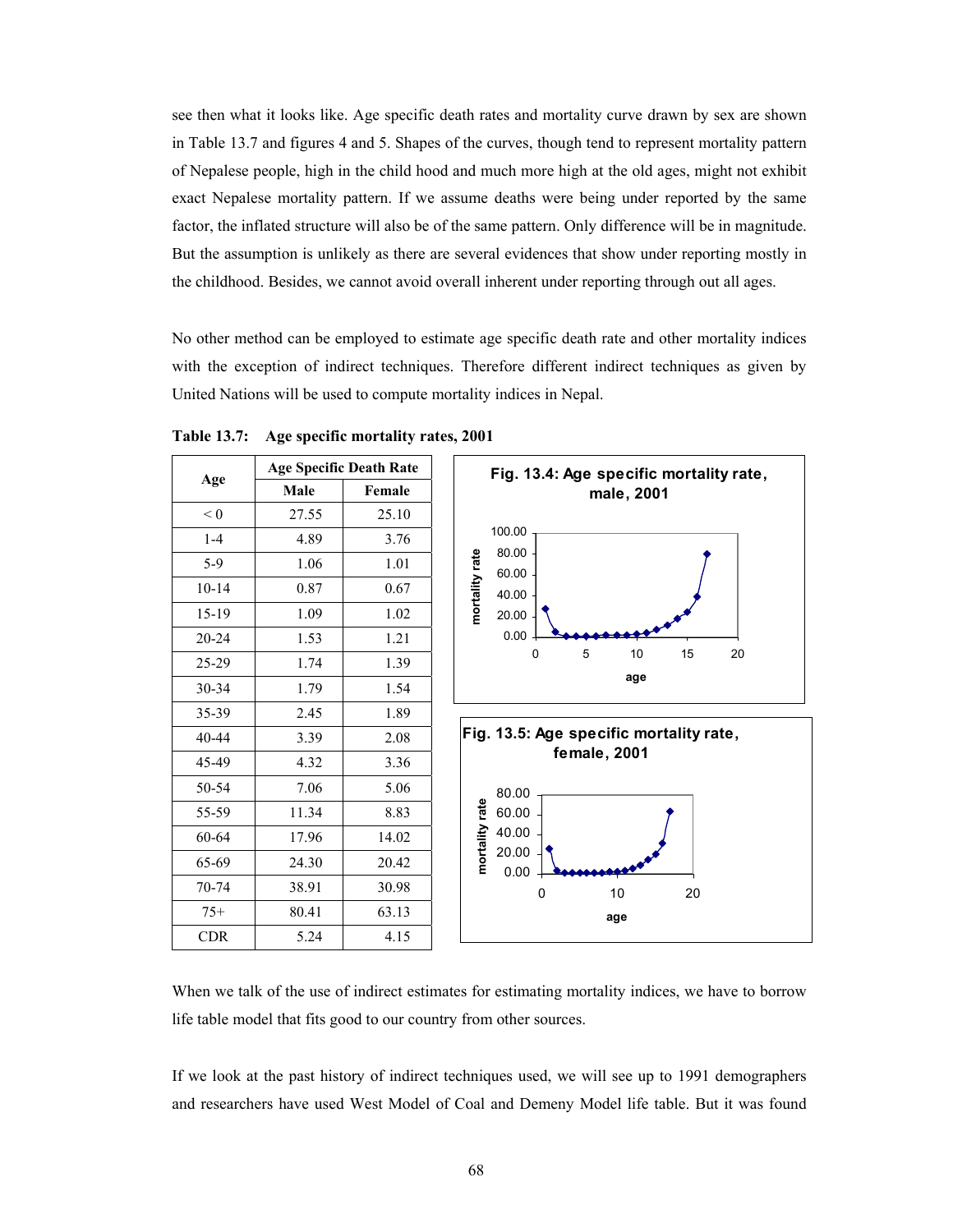that Nepal fits very close to General pattern of United Nations model rather than West model of Coal and Demeny model<sup>1</sup>. The study was done using data of the Nepal Fertility Survey, 1976. Question is now "how about in 2001". Is this model still fit in 2001? So our first task is to investigate "which model fits well to the country?" For this investigation we will use information from the latest survey data of Demographic Health Survey 2001.

For this purpose we will use the cross sectional data of IMR and corresponding CMR as described by the same manual.

Following attempts were being made to investigate this issue:

**Table 13.8: IMR and corresponding CMR from west model and observed data from DHS, 2001** 

| From West Model |     |                 | From Observed Report |     |               |
|-----------------|-----|-----------------|----------------------|-----|---------------|
| IMR is 67.35    | For | CMR is 26.79    |                      |     |               |
| IMR is 56.57    | For | CMR is 20.02    |                      |     |               |
| IMR is $64.4$   | For | CMR is $24.942$ | IMR is $64.4$        | For | $CMR$ is 28.6 |

Note that the survey report shows that CMR is 28.6 for the IMR of 64.4. But from the West model, it is found that CMR is 24.94 corresponding to the same IMR of 64.4 (Table 13.8). This reveals that CMR obtained from the survey deviate from that of the West model by 3.66 (28.6 – 24.94) per thousand.

**Table 13.9: IMR and corresponding CMR from general model and observed data from DHS, 2001** 

| From General Model  |     |                  |               |     | From Observed Report |
|---------------------|-----|------------------|---------------|-----|----------------------|
| IMR is $65.03$      | For | CMR is 26.90     |               |     |                      |
| <b>IMR</b> is 61.41 | For | CMR is 24.47     |               |     |                      |
| IMR is $64.4$       | For | CMR is $26.48^2$ | IMR is $64.4$ | For | <b>CMR</b> is 28.6   |

Similarly referring to the Table 13.9, the General model shows that CMR is 26.48 (Table 13.9) corresponding to the same value of IMR of 64.4. This reveals that CMR obtained from the survey deviate from that of the General model by 2.12 per thousand. This tells that General model has the least deviation compared to west Model. Therefore the General model fits best than West Model. Therefore general model is widely used to derive mortality related indices.

 $\overline{a}$ 

<sup>1</sup> United Nations, 1990: "Indicators of Mortality in Childhood" Step by Step Guide to the Estimation of Child Mortality, New York.

<sup>&</sup>lt;sup>2</sup> Interpolated value from the model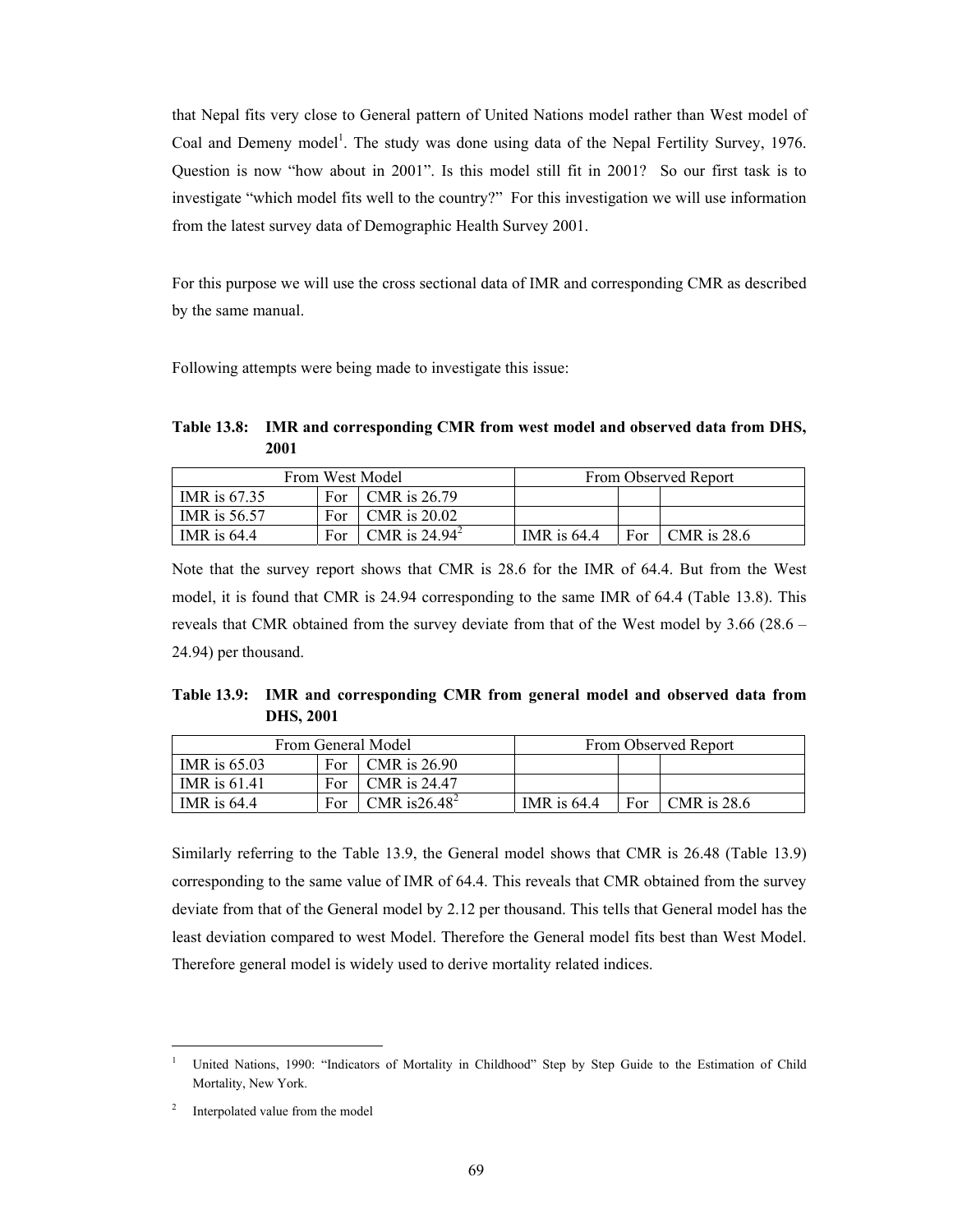In fact it is not enough to establish the suitability of the model life table on the basis of infant and child mortality only. The basis of establishing a suitable model should include adult mortality and elderly mortality also. But there is no such study ever taken to provide adult and elderly mortality rate.

#### **13.9 Determination of Mortality Level**

When we say certain particular mortality Level of a country, it will be very technical term. So we will translate it into "life expectancy at birth" so that every body could understand what does it mean?

There are various indirect techniques to determine life expectancy at birth. We will use those techniques only that are permissible by the available statistics in the country. Among the different methods stable population technique is also one. But in the context of Nepal where fertility as well as mortality level is declining since the last several years, the population is no longer stable.

#### **13.9.1 Survivorship Ratio Method**

Theoretically this method can be applied to sexes, male and female separately. But due to substantial size of out migration, particularly of males this method would not hold good for estimating level or life expectancy at birth of male during inter census period (in 2001 male absentees were 679468). Similarly age distribution of females also could have been affected by out migration (in 2001 female absentees were 82712). However the statistics shows that females out migration are comparatively less (ratio of out migration to total present population is about 0.7 percent females against 6.0 percent males). Therefore here an attempt is being made to study mortality level or life expectancy at birth by using female's ten years survivorship ratio method from 1991 to 2001.

The Table 13.10 reveals that life expectancy at birth for females varies from the lowest value of 42 years to highest value of 67 years during 1991 to 2001. The ranges can be divided into two set of life expectancy at birth. One set is below 54 years and another is more than 60 years with a large gap.

If we assume the reference year as 1996, the values of life expectancy at birth below 54 years cannot be accepted as the study done already based on population census of 1991 showed Nepalese life expectancy at birth had reached 54 years in 1991. Of course it could be less than 54 years if health services had worsened dramatically during 1991 to 1996, which is unexceptional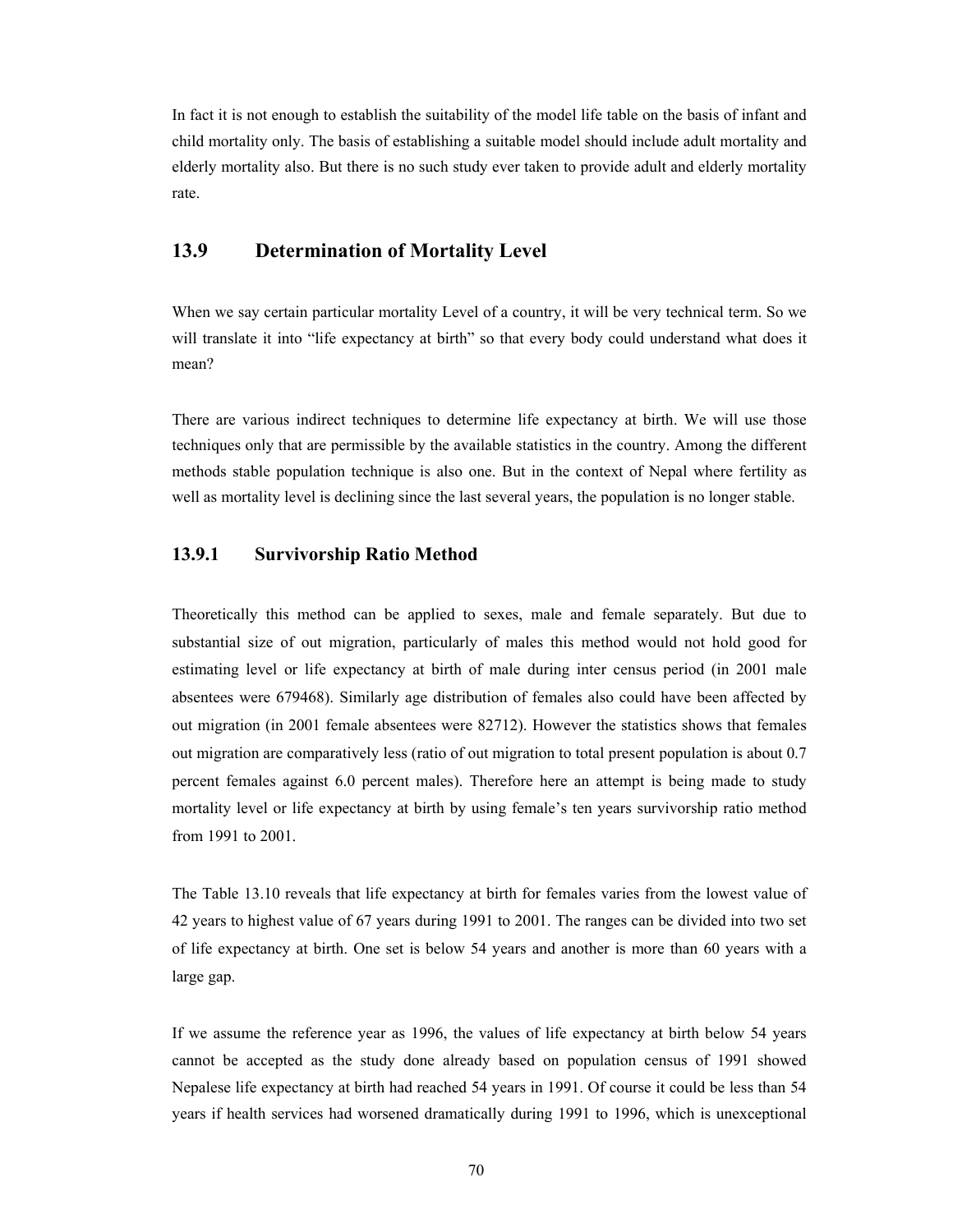case as well as beyond the reality. Another set of figures showed life expectancy at birth lies between 61 years and 67 years in 1996. Even if we accept the lowest value of 61 as life expectancy at birth in 1996, the statistics showed that the life expectancy at birth increased by 7 years (54 years in 1991 to 61 years in 1996) in 5 years period, which ruled out universal annual increment rate in life expectancy at birth.

| Age       |           | Female Population <sup>3</sup> | Survival Ratio (General Pattern) |            |           |           |
|-----------|-----------|--------------------------------|----------------------------------|------------|-----------|-----------|
|           | 1991      | 2001                           | From                             | To         | <b>SR</b> | eo        |
| $0 - 4$   | 1,435,313 | 1,539,450                      | $0 - 4'$                         | $10 - 14'$ | 0.9950    | GT        |
| $5 - 9$   | 1,266,523 | 1,492,620                      | $5 - 9$                          | $15-19$    | 0.9988    | <b>GT</b> |
| $10 - 14$ | 1,116,166 | 1,428,130                      | $10 - 14$                        | $20 - 24$  | 0.9897    | 67.0      |
| $15-19$   | 970,968   | 1,264,950                      | $15-19$                          | $25-29$    | 0.9743    | 60.7      |
| $20 - 24$ | 851,512   | 1,104,720                      | $20 - 24$                        | $30 - 34$  | 0.9323    | 49.6      |
| $25 - 29$ | 741,834   | 946,027                        | 25-29                            | $35 - 39$  | 0.8908    | 42.6      |
| 30-34     | 618,453   | 793,883                        | 30-34                            | 40-44      | 0.8869    | 43.6      |
| 35-39     | 508,384   | 660,789                        | 35-39                            | 45-49      | 0.8864    | 46.0      |
| 40-44     | 421,205   | 548,518                        | 40-44                            | 50-54      | 0.8712    | 47.6      |
| 45-49     | 347,913   | 450,638                        | 45-49                            | 55-59      | 0.8629    | 53.9      |
| 50-54     | 284,128   | 366,953                        | 50-54                            | 60-64      | 0.8546    | 61.9      |
| 55-59     | 231,759   | 300,197                        | 55-59                            | 65-69      | 0.7953    | 62.9      |
| 60-64     | 183,005   | 242,828                        | 60-64                            |            | 0.6714    |           |
| 65-69     | 128,602   | 184,311                        | 65-69                            |            | 0.6187    |           |
| $70 +$    |           |                                |                                  |            |           |           |

**Table 13.10: Ten-year female life table survival ratio (1991-2001)** 

There would be several constraints in using survivorship ratio for determining mortality indices. Most common problem is that both set of population were suffering from net migration. Population who were out in 1991 could already be back in 2001. Similarly some of the population who were present in the cohort in 1991 might had gone out during 10 years period, 1991 to 2001. Therefore though they were counted in 1991, they would be among the absentees in 2001.

#### **13.9.2 Translation of Under-Age 5 Mortality into Life Expectancy at Birth**

As explained earlier Nepal Life Table is not available due to paucity of data. It was also already described that General Model Life Table suits the Nepalese population. Therefore indirect technique is used to estimate life expectancy at birth using the General Model.

 $\overline{a}$ 

<sup>&</sup>lt;sup>3</sup> Population data has been smoothed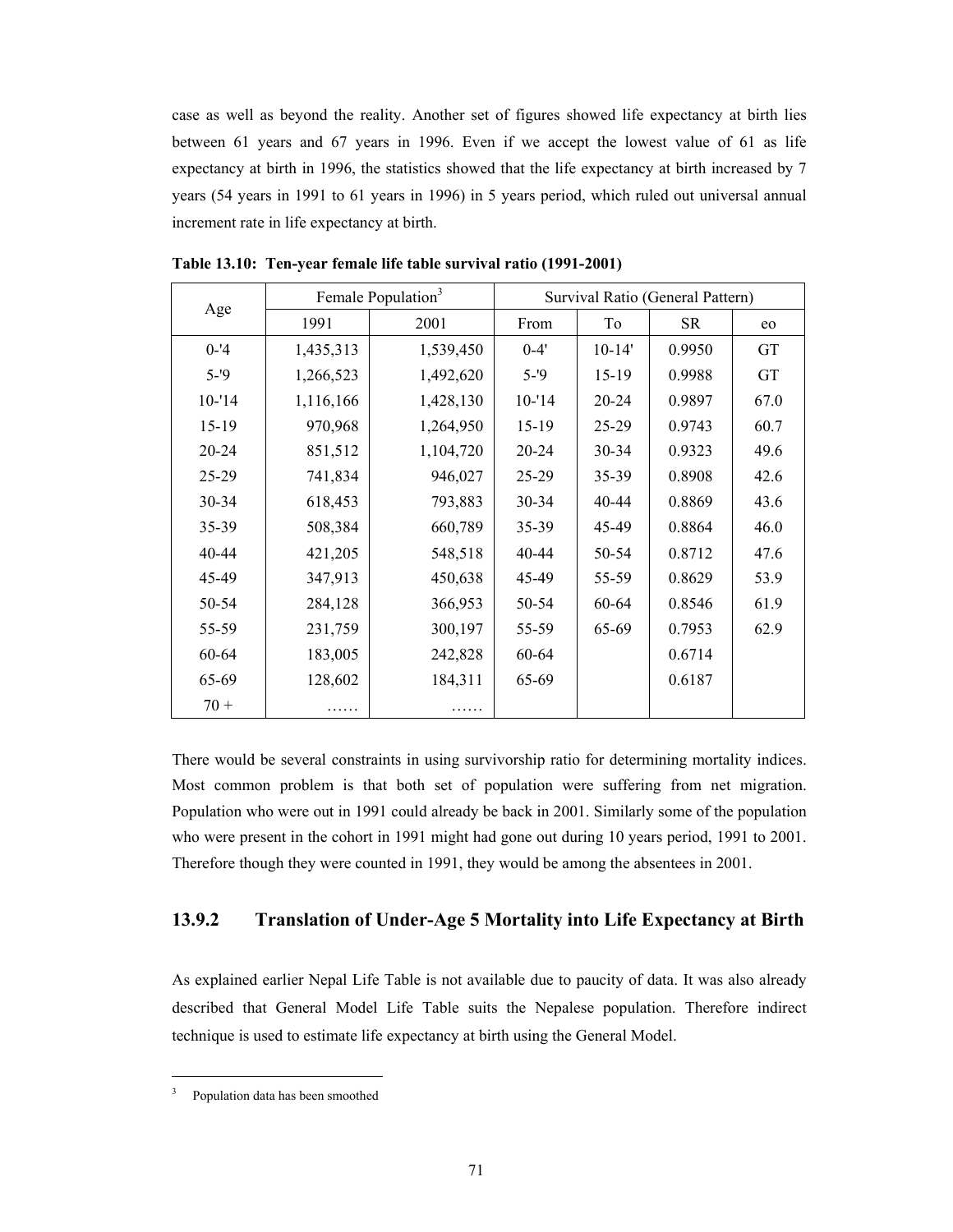It is possible to estimate life expectancy at birth in any country using probability of surviving to age 5. The advantage of this method is that results hold good even when the population in question is far from stable (United Nations: 1983).

| <b>Sex</b> | Under Five <sup>4</sup><br>Mortality<br>(Per 1000 Live Birth) | Probability of Surviving<br>to Under 5 $(\lambda_5)$<br>(Per 1000 Live Births) | Translation of<br>$(\lambda_5)$ into eo | Reference<br>Year |
|------------|---------------------------------------------------------------|--------------------------------------------------------------------------------|-----------------------------------------|-------------------|
| Male       | 104.8                                                         | 895.2                                                                          | 58.8 years                              | 1996              |
| Female     | 112.4                                                         | 887.6                                                                          | 59.3 years                              | 1996              |

**Table 13.11: Translations of under-five mortality rate into life expectancy at birth.** 

According to Griffith Feeney increment of life expectancy at birth in developing countries is about 2.3 years (refer Annex 1) during five-year period when the life expectancy at birth approaches 59 years. This would place life expectancy at birth for the country in 2001 as followings:

- a) 61.1 years for males and
- b) 61.6 years for females

 $\overline{a}$ 

## **13.9.3 Translation of Proportion of Population Under Age-15 into Life Expectancy at Birth**

As we did translation of probability of surviving to under-age five among the live births into life expectancy at birth, similarly proportion of population under-age 15 can be translated into life expectancy at birth by sex. The advantage of this method also is that results hold good even when the population in question is far from stable (United Nations: 1983). The main problem in computation of life expectancy at birth is that detail works has not yet been done to make the Model Life Tables for developing countries user friendly as were done in Coale and Demeny model life tables. In this case, therefore West Model life table of Coale and Demeny has been used. Note that the statistics has to be adjusted to fit the figures in the General model.

<sup>4</sup> Under-five mortality rates for 10-years period preceding the survey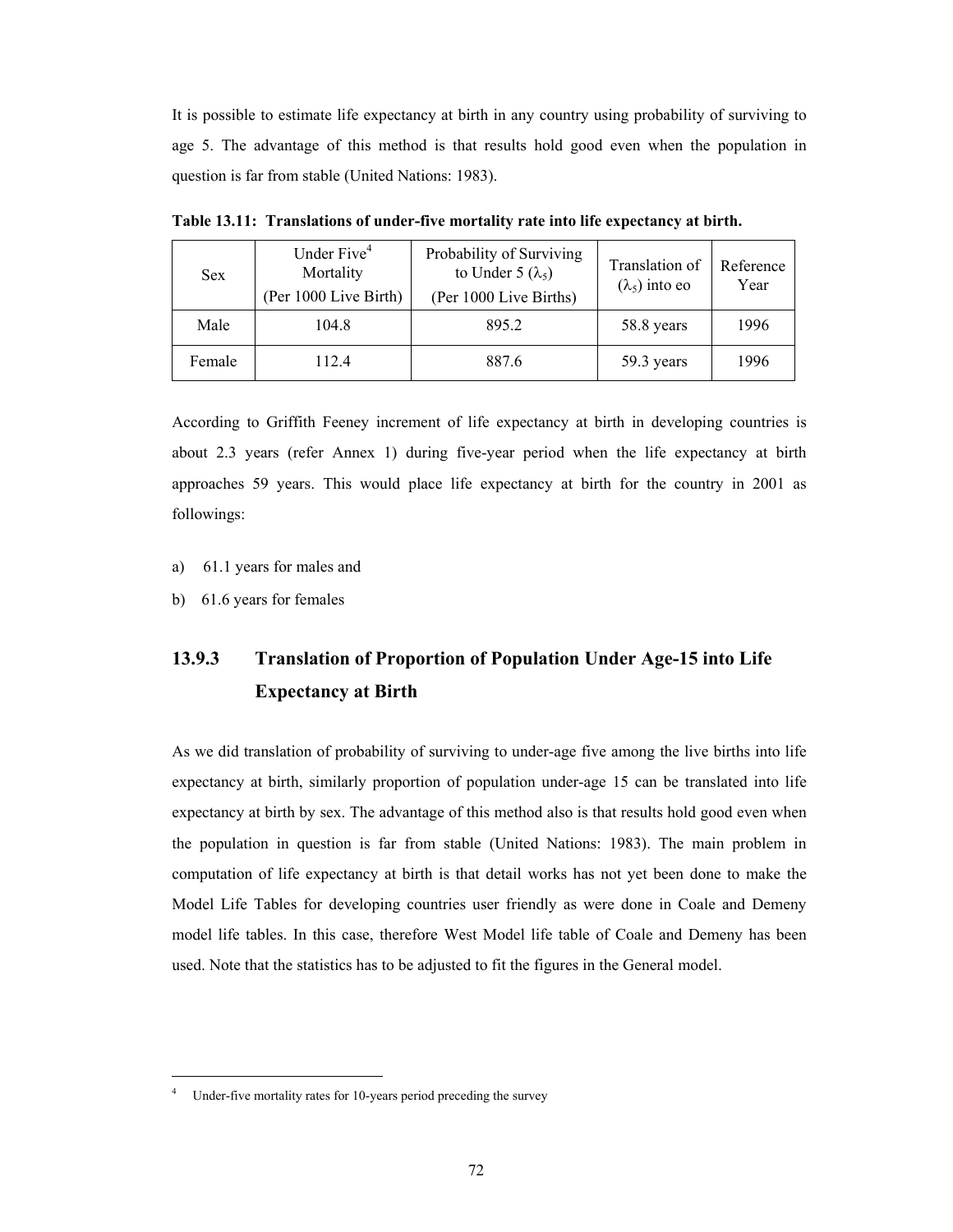| Sex.   | Proportion of Population<br>Under Age-15<br>C(15) | Translation of $C(15)$ into<br>Life Expectancy at Birth<br>(eo) | Reference Year |
|--------|---------------------------------------------------|-----------------------------------------------------------------|----------------|
| Male   | 0.401660                                          | 58.8 years                                                      | 2001           |
| Female | 0.385494                                          | 59.5 years                                                      | 2001           |

**Table 13.12: Translations of proportion of population under age-15 into life expectancy at birth.** 

Annex 2 shows that when life expectancy at birth is at the range of 58 to 59 the life expectancy at birth is higher by 0.3 years in the case of General model than in the West model. This figure can be used to adjust life expectancy at birth when West model is translated to General model. Consequently life expectancy at birth as of General model will be as given below:

#### **a) 59.1 years for males**

#### **b) 59.8 years for females**

The computations mentioned above provides two sets of data for life expectancy at birth, one set derived from survival from birth to under age-5 and another from proportion of the population below the age-15 separately for males and females. These were derived fitting Nepalese people's mortality pattern in the United Nations general model. Note that the difference in figure obtained from first indirect technique and second indirect technique is about 1 year. Average of the two statistics worked out separately for males and females, therefore gives best fit of life expectancy at birth for Nepalese people. Finally life expectancy at birth for 2001 is accounted as given below:

#### *a) Life expectancy at birth for males is 60.1 years*

*b) Life expectancy at birth for females is 60.7 years* 

## **13.9.4 Indirect Estimate of Mortality Indices Based on Children Ever Born and Children Still Surviving.**

Statistics on children ever born and children still alive can be used for indirect estimate of mortality indices. The exercises were being attempted with input data from the census, 2001 and DHS, 2001. The results from two sources of data, thus obtained are extremely inconsistent though the input data refer to the same year 2001. The census showed typically low mortality indices, where as the DHS showed unexceptionally high mortality indices. For example as of General Model, life expectancy at birth was 68.6 (q2) years from population census, 2001 and 58.2 (q2) from the DHS, 2001 (refer annex 3 and 4). Note that the technique was developed under the assumptions that fertility and mortality were constant in the recent past and also childhood mortality did not depend upon number of births and age of mother. But trends of fertility and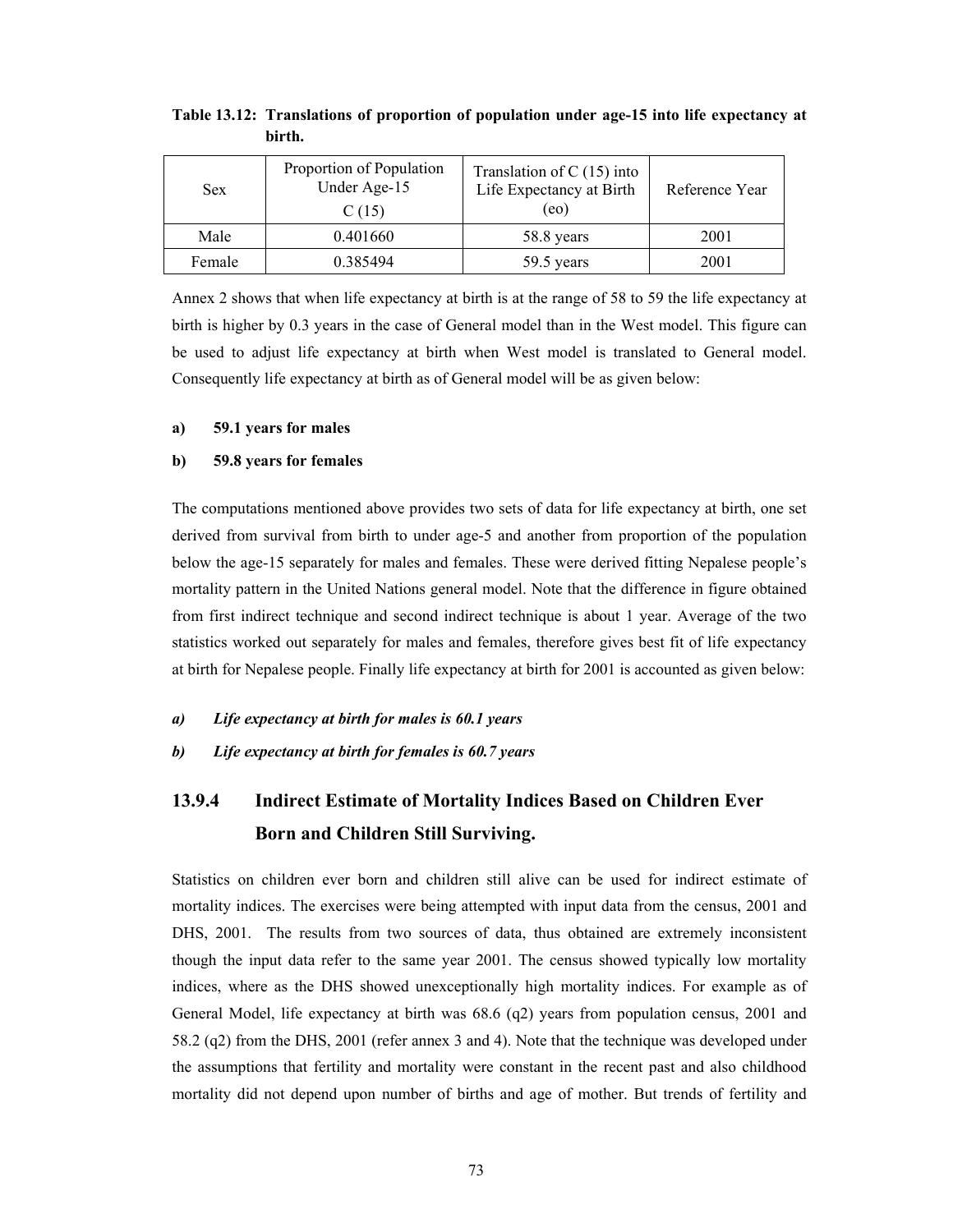mortality level showed that the fertility level is declining and mortality rate is decreasing over the years significantly (see fertility chapter). Similarly childhood mortality rate depends also on number of births and age of mother (see Table 13.5). These evidences clearly tell that under lying assumptions of the technique do not hold good any more. It is also evident from the results (Appendices 3 and 4) that the census of 2001 is highly affected by under reporting of children deaths to the mothers, whereas survey work of 2001 is less likely affected.

#### **13.10 Model Life Table**

On the basis of general model life table, which is found to be most appropriate for Nepalese people in 2001 Abridge Life Table has been computed separately for male and female (refer Annex 5 and 6). This life tables showed that IMR is slightly more than what has been computed directly from the survey data of 2001. The figure from the table IMR is about 71.4 for males and 70.9 for females in 2001 against 79.2 for males and 75.2 for females in 1996 (see Table 13.3). It is to be noted that the life table provides indirect estimate of IMR rather than direct method.

#### **13.11 Conclusion**

In Nepal though vital registration system has been universally implemented since 1990, the recording of events are so poor that we cannot use them to estimate vital rates. Under such situation, mortality indices have to be continually derived either from frequently conducted surveys or decennial censuses. Note that the sample surveys have proved to be better sources than the censuses in terms of coverage and quality. In the survey, collection of mortality related data had generally given less attention compared to fertility related data collection as it is closely linked with family planning, which is more often of interest. However mortality indicators are particularly computed from the survey based data. Both direct and indirect measures of estimation are employed depending upon the quality of data.

Probability of surviving to under-age five among the live births and proportion of population under-age 15 are being translated into life expectancy at birth by sex. This explains mortality level of Nepalese people by sex in 2001. General model for developing countries of United Nations fits best the Nepalese mortality experience. Life expectancy at birth of Nepalese female is found higher than that of males in 2001. The figure was 60.1 years for males and 60.7 years females in 2001.

Limitation of this study is that due to lack of any information on mortality indices of adult and elderly persons, defining mortality level estimation derived at in this present study may not able to take into account, in precision, the mortality pattern of adult and elderly persons.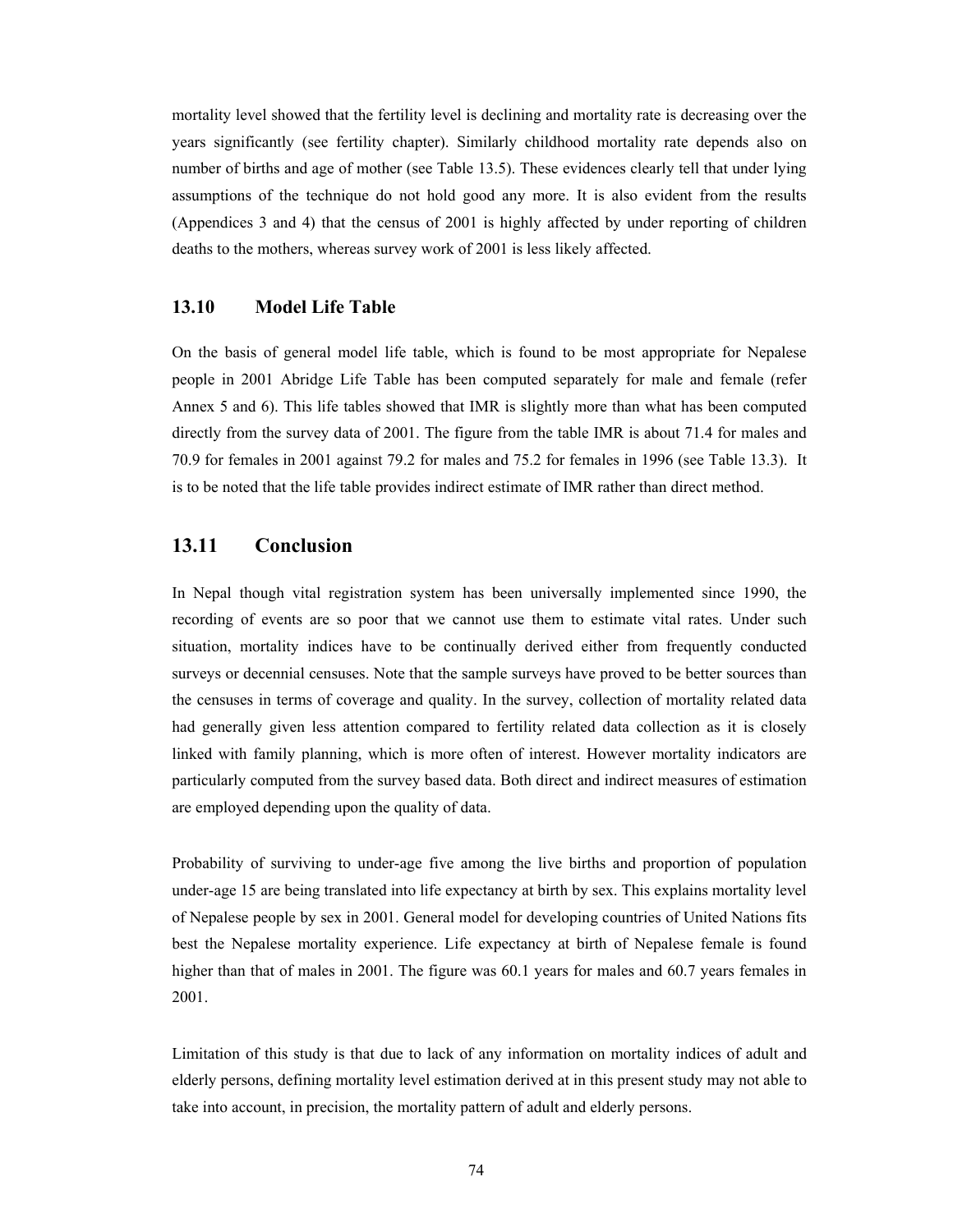#### **References**

- Central Bureau of Statistics (CBS) (1998). *Environmental Statistics of Nepal*, National Planning Commission Secretariat, Kathmandu, Nepal.
- Central Bureau of Statistics (CBS) (1994). *Environmental Compendium of Nepal*, National Planning Commission Secretariat, Kathmandu, Nepal.
- Central Bureau of Statistics (CBS) (1994). *Population Projection of Nepal 1991-2011*, National Planning Commission Secretariat, Kathmandu, Nepal.
- Central Bureau of Statistics (CBS) (1987). *Population Monograph of Nepal*, National Planning Commission Secretariat, Kathmandu, Nepal.
- Central Bureau of Statistics (CBS) (1995). *Population Monograph of Nepal*, National Planning Commission Secretariat, Kathmandu, Nepal.
- East West Center (1999). Asia Pacific Population and Policy, Program on Population, Number 49.
- Nepal Living Standard Survey Report (NLSS) (1996). Central Bureau of Statistics, National Planning Commission Secretariat, Kathmandu, Nepal.
- Maternal Mortality and Morbidity Study (MMMRS) (1998). Family Health Division (FHD), Ministry of Health, Kathmandu, Nepal.
- Nepal Family Health Survey (NFHS) (1996). Ministry of Health Family Health Division, Ministry of Health, Kathmandu, Nepal.
- Nepal Fertility, Family Planning and Health Survey (NFFHS) (1991). Family Planning and Maternal Child Health Division, Ministry of Health, Kathmandu, Nepal.
- Nepal Fertility and Family Planning Survey (NFFPS) (1986). Family Planning and Maternal Child Health Division, Ministry of Health, Kathmandu, Nepal.
- Department of Health Service, (DHS) (1996/97). *Annual Report*, Ministry of Health, Kathmandu, Nepal.
- Nepal Demographic and Health Survey (NDHS) (2001). Family Health Division, Ministry of Health, Kathmandu, Nepal.
- Ministry of Population and Environment (MOPE) (1998). *Population Projection for Nepal,* 1996- 2016, Kathmandu, Nepal.
- National Planning Commission (NPC) (2002). *The Tenth Plan*, 1997-2002, Kathmandu, Nepal.
- Gwatkin, D.R. (1980). Indication of Change in Developing Country Mortality Trend, The End of an Era, Population Development Review, vol.6, no.4
- United Nations (UN) (1990). Step to Step Guide to the Estimating of Child Mortality, New York.
- United Nations (UN) (1983). Indirect Techniques for Demographic Estimation, *Manual X*, New York.
- United Nations (UN) (1982). Model Life Table for Developing Countries, New York .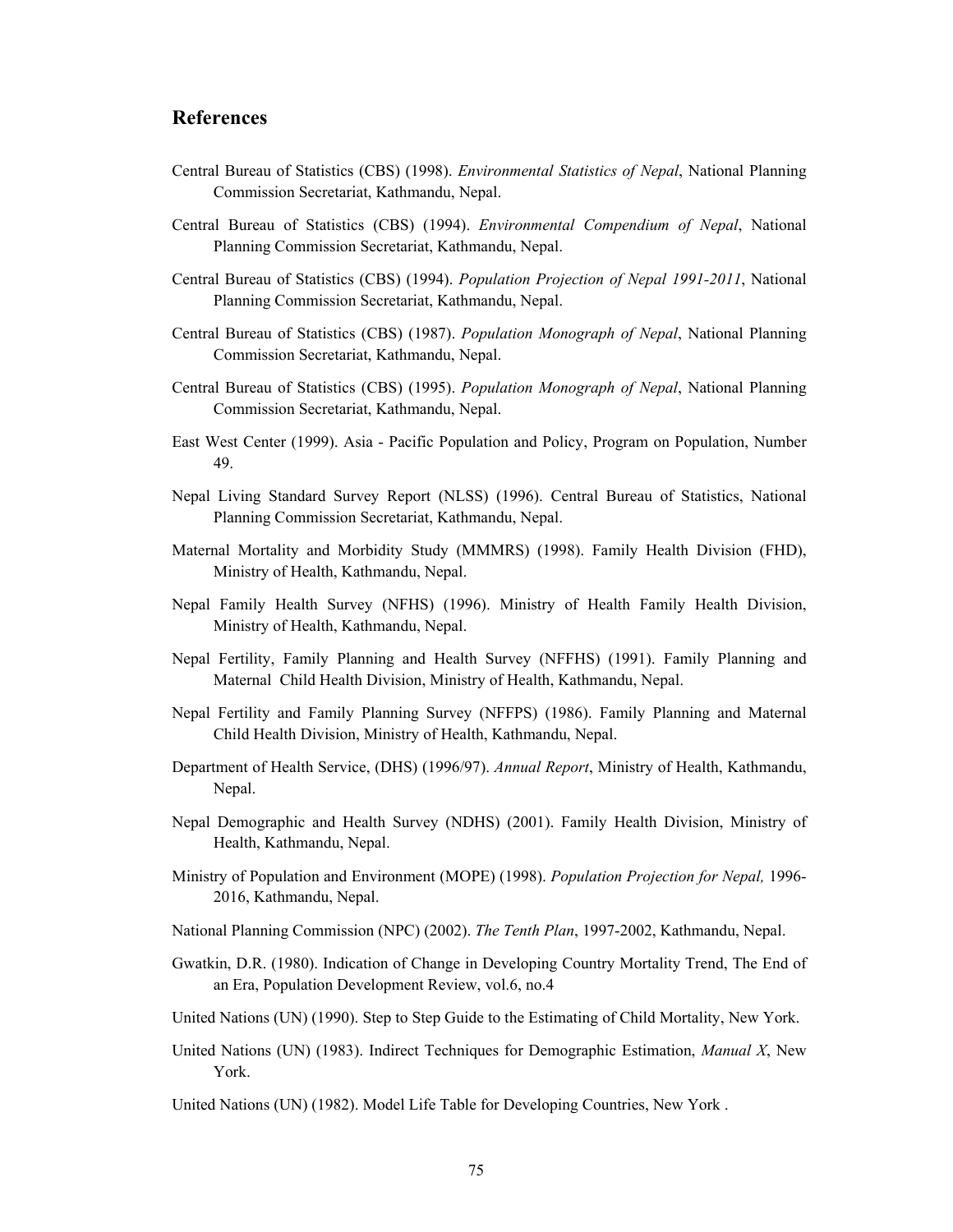| <b>Initial</b> | <b>Base</b> | <b>Rescaled</b> |
|----------------|-------------|-----------------|
| Level          | Change      | Change          |
| 40             | 2.10        | 3.13            |
| 41             | 2.14        | 3.19            |
| 42             | 2.18        | 3.24            |
| 43             | 2.21        | 3.30            |
| 44             | 2.25        | 3.36            |
| 45             | 2.29        | 3.42            |
| 46             | 2.31        | 3.45            |
| 47             | 2.33        | 3.48            |
| 48             | 2.35        | 3.51            |
| 49             | 2.38        | 3.55            |
| 50             | 2.40        | 3.58            |
| 51             | 2.42        | 3.61            |
| 52             | 2.44        | 3.63            |
| 53             | 2.45        | 3.65            |
| 54             | 2.45        | 3.65            |
| 55             | 2.44        | 3.64            |
| 56             | 2.42        | 3.62            |
| 57             | 2.40        | 3.58            |
| 58             | 2.37        | 3.53            |
| 59             | 2.33        | 3.48            |
| 60             | 2.28        | 3.39            |
| 61             | 2.20        | 3.28            |
| 62             | 2.11        | 3.15            |
| 63             | 2.00        | 2.98            |
| 64             | 1.88        | 2.81            |
| 65             | 1.78        | 2.65            |
| 66             | 1.66        | 2.48            |
| 67             | 1.54        | 2.30            |
| 68             | 1.44        | 2.14            |
| 69             | 1.32        | 1.98            |
| 70             | 1.18        | 1.78            |

**Annex 13.1: Rate of change in expectation of life at birth at different levels of life expectancy.** 

Notes: *Estimated form United Nations Population Division estimates of life expectancy for 181 countries for five year periods from 1950-55 through 1985-90. See text for further explanation. The two columns show the relationship between level of expectation of life at birth in a given five year period and the change in expectation of life at birth between this and the following period. To illustrate using the first scaling, if expectation of life at birth for 1986-91 is 50 years, expectation of life at birth for 1991-96 would be 50 + 2.40 = 52.40 years. Alternative scaling allow for the very different rates of increase observed in different countries. The second scaling is used for extrapolating expectation of life at birth in Nepal for future periods based on the rate of increase estimated in previous sections.* 

Source: Griffith Feeney, 1998: Population Projection for Nepal 1996 – 2016, Volume 1, Ministry of Population and Environment HMG, June 1998.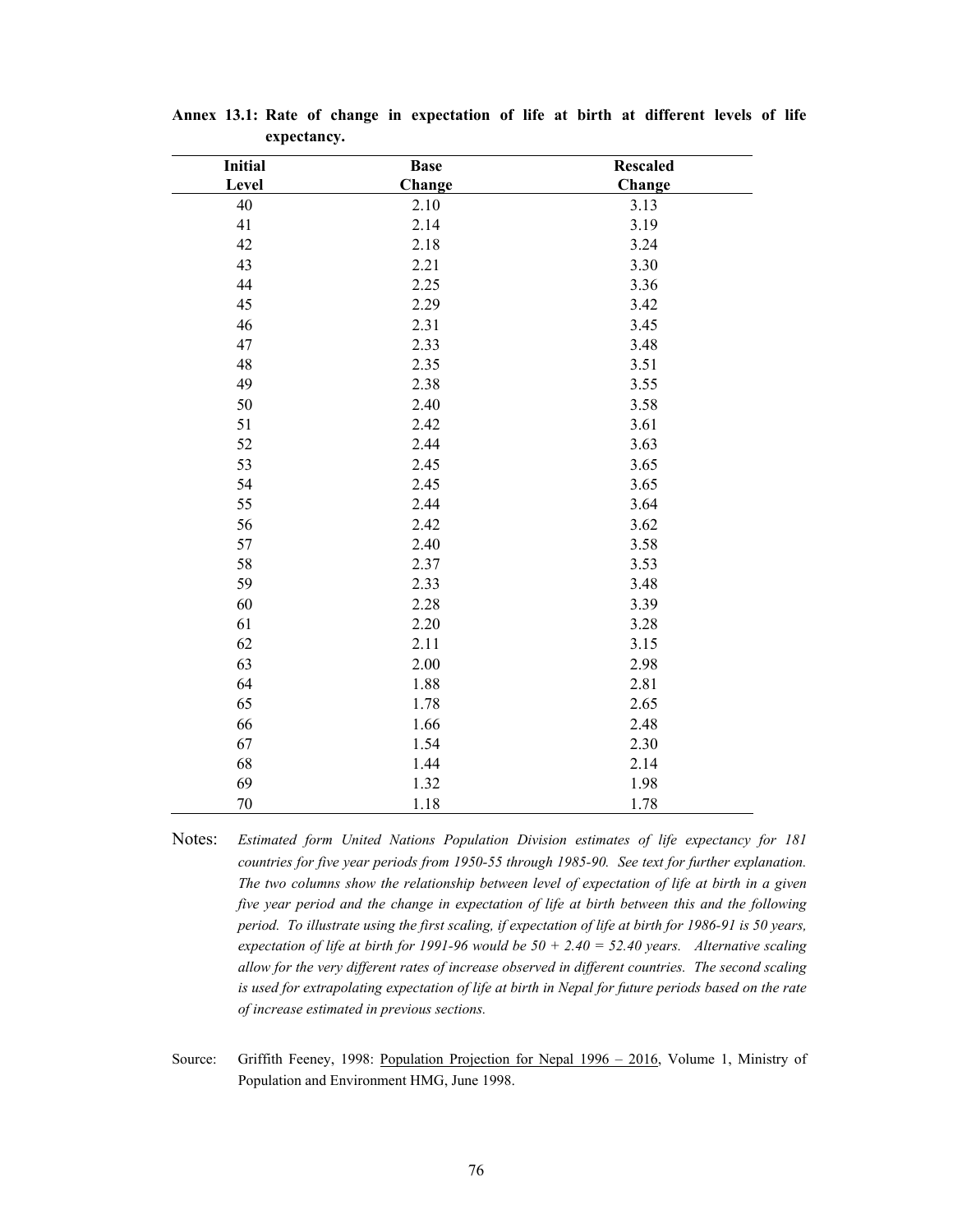| $q(0-1)*1000$ | $eo^*$ | eo ** |
|---------------|--------|-------|
| 108.20        | 52.36  | 51    |
| 104.03        | 53.15  | 52    |
| 99.91         | 53.94  | 53    |
| 95.84         | 54.74  | 54    |
| 91.81         | 55.54  | 55    |
| 87.84         | 56.34  | 56    |
| 83.92         | 57.15  | 57    |
| 80.04         | 57.95  | 58    |
| 76.21         | 58.76  | 59    |
| 72.43         | 59.57  | 60    |
| 68.70         | 60.38  | 61    |
| 65.03         | 61.20  | 62    |
| 61.41         | 62.02  | 63    |
| 57.85         | 62.82  | 64    |
| 54.35         | 63.64  | 65    |
| 50.90         | 64.46  | 66    |
| 47.54         | 65.27  | 67    |
| 44.24         | 66.05  | 68    |
| 41.01         | 66.83  | 69    |
| 37.87         | 67.57  | 70    |
| 34.82         | 68.34  | 71    |
| 31.85         | 69.15  | 72    |
| 28.99         | 69.93  | 73    |
| 26.24         | 70.70  | 74    |
| 23.60         | 71.50  | 75    |

**Annex 13.2: Transformation of IMR into life expectancy at birth from West Model and General Model.** 

\* Transformation from West Model compatible to General Model

\*\* General Model.

Computed by B.D.S. Dongol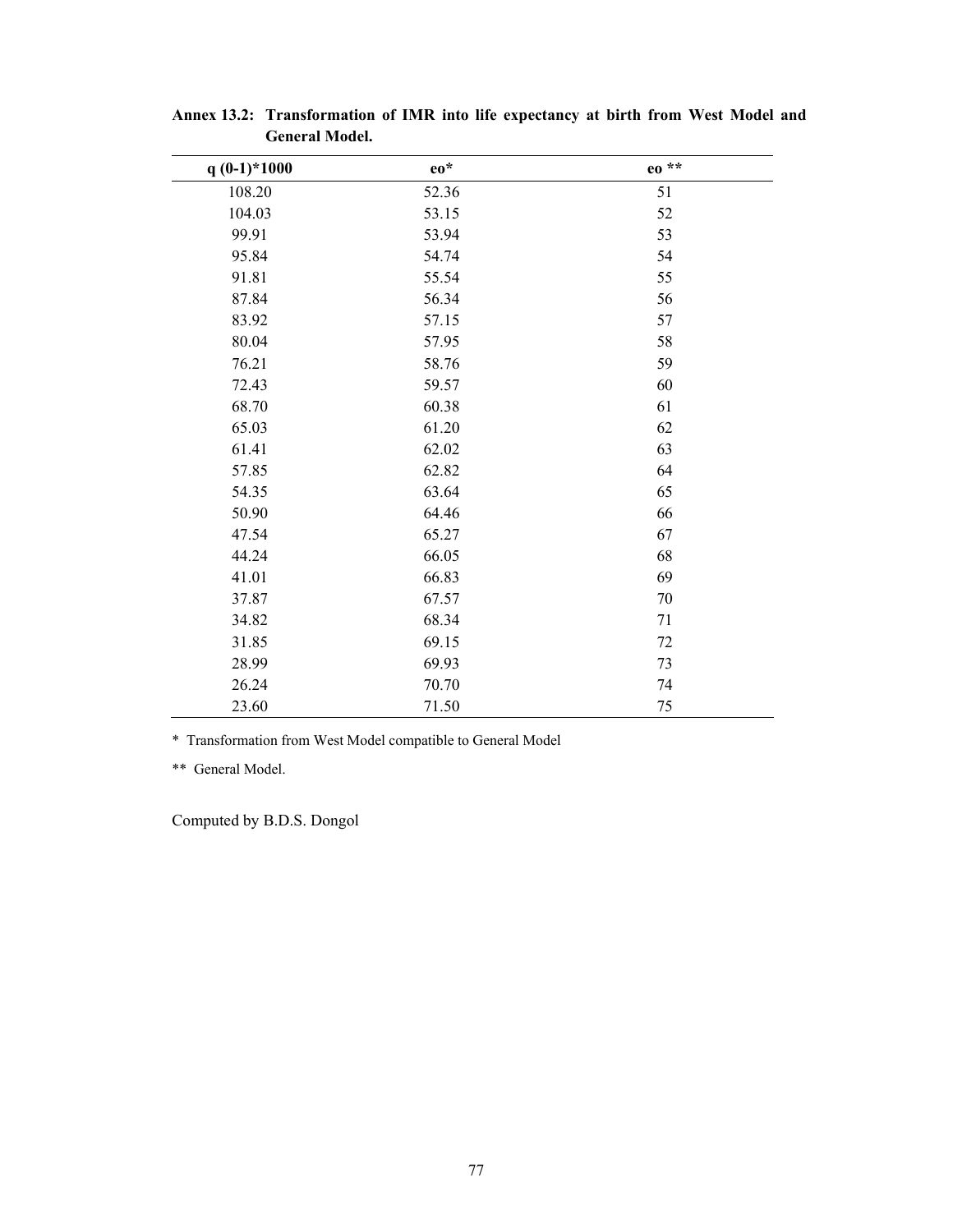|                 |       | Enumeration of Sep. 2000 (DHS 2001) |                           |          | <b>Probability of Dying Before Age X</b>                                                                           |         |          |                 |         |       |              |       |              |  |  |
|-----------------|-------|-------------------------------------|---------------------------|----------|--------------------------------------------------------------------------------------------------------------------|---------|----------|-----------------|---------|-------|--------------|-------|--------------|--|--|
| Age of<br>Woman |       | Average No.<br>of Children          | <b>Proportion</b><br>Dead | Age<br>v | <b>United Nations Models</b><br><b>Coale Demeny Models</b><br>(Trussell Equations)<br>(Palloni-Heligman Equations) |         |          |                 |         |       |              |       |              |  |  |
|                 | Born  | <b>Surviving</b>                    |                           | л        | <b>LAT AM</b>                                                                                                      | Chilean | So Asian | <b>Far East</b> | General | West  | <b>North</b> | East  | <b>South</b> |  |  |
| 15-20           | 0.180 | 0.160                               | 0.111                     |          | 0.118                                                                                                              | 0.129   | 0.118    | 0.117           | 0.117   | 0.127 | 0.125        | 0.127 | 0.122        |  |  |
| $20 - 25$       | 1.320 | 1.200                               | 0.091                     | 2        | 0.096                                                                                                              | 0.098   | 0.097    | 0.095           | 0.096   | 0.096 | 0.092        | 0.096 | 0.096        |  |  |
| $25 - 30$       | 2.710 | 2.430                               | 0.103                     | 3        | 0.104                                                                                                              | 0.106   | 0.105    | 0.103           | 0.104   | 0.102 | 0.097        | 0.103 | 0.104        |  |  |
| 30-35           | 3.710 | 3.240                               | 0.127                     | 5        | 0.128                                                                                                              | 0.128   | 0.13     | 0.126           | 0.127   | 0.126 | 0.123        | 0.126 | 0.128        |  |  |
| $35 - 40$       | 4.480 | 3.740                               | 0.165                     | 10       | 0.171                                                                                                              | 0.167   | 0.171    | 0.167           | 0.170   | 0.167 | 0.170        | 0.168 | 0.169        |  |  |
| 40-45           | 5.160 | 4.260                               | 0.174                     | 15       | 0.173                                                                                                              | 0.174   | 0.177    | 0.173           | 0.173   | 0.174 | 0.177        | 0.175 | 0.175        |  |  |
| $45 - 50$       | 5.710 | 4.370                               | 0.235                     | 20       | 0.235                                                                                                              | 0.233   | 0.236    | 0.233           | 0.235   | 0.233 | 0.235        | 0.233 | 0.233        |  |  |

**Annexes 13.3: Indirect estimation of early age mortality for Nepal** 

**Mean Age at Childbearing = 27.0** 

|                              |            |           |               |         |                                                              | <b>Corresponding Mortality Indices</b> |                |                    |       |                                                    |       |       |
|------------------------------|------------|-----------|---------------|---------|--------------------------------------------------------------|----------------------------------------|----------------|--------------------|-------|----------------------------------------------------|-------|-------|
| Age of<br>Woman              |            | Reference |               |         | <b>United Nations Models</b><br>(Palloni-Heligman Equations) |                                        |                |                    |       | <b>Coale Demeny Models</b><br>(Trussell Equations) |       |       |
|                              |            | Date      | <b>Lat AM</b> | Chilean | So Asian                                                     | <b>Far East</b>                        | <b>General</b> | Reference<br>Date  | West  | <b>North</b>                                       | East  | South |
| <b>Infant Mortality Rate</b> |            |           |               |         |                                                              |                                        |                |                    |       |                                                    |       |       |
| $15 - 20$                    | AUG        | 1999      | 0.118         | 0.129   | 0.118                                                        | 0.117                                  | 0.117          | 1999<br>OCT        | 0.127 | 0.125                                              | 0.127 | 0.122 |
| $20 - 25$                    | <b>JUN</b> | 1998      | 0.078         | 0.089   | 0.079                                                        | 0.080                                  | 0.080          | <b>JUN 1998</b>    | 0.081 | 0.074                                              | 0.085 | 0.081 |
| $25 - 30$                    | OCT        | 1996      | 0.077         | 0.092   | 0.079                                                        | 0.080                                  | 0.079          | JUN.<br>- 1996     | 0.079 | 0.070                                              | 0.086 | 0.081 |
| $30 - 35$                    | <b>MAY</b> | 1994      | 0.085         | 0.104   | 0.088                                                        | 0.088                                  | 0.088          | DEC<br>1993        | 0.089 | 0.077                                              | 0.098 | 0.091 |
| $35-40$                      | <b>SEP</b> | 1991      | 0.099         | 0.126   | 0.104                                                        | 0.102                                  | 0.103          | MAR<br>1991        | 0.106 | 0.090                                              | 0.119 | 0.107 |
| 40-45                        | AUG        | 1988      | 0.097         | 0.126   | 0.105                                                        | 0.099                                  | 0.100          | APR<br>1988        | 0.104 | 0.088                                              | 0.118 | 0.106 |
| $45 - 50$                    | <b>FEB</b> | 1985      | 0.118         | 0.153   | 0.129                                                        | 0.115                                  | 0.121          | <b>MAY</b><br>1985 | 0.126 | 0.106                                              | 0.147 | 0.125 |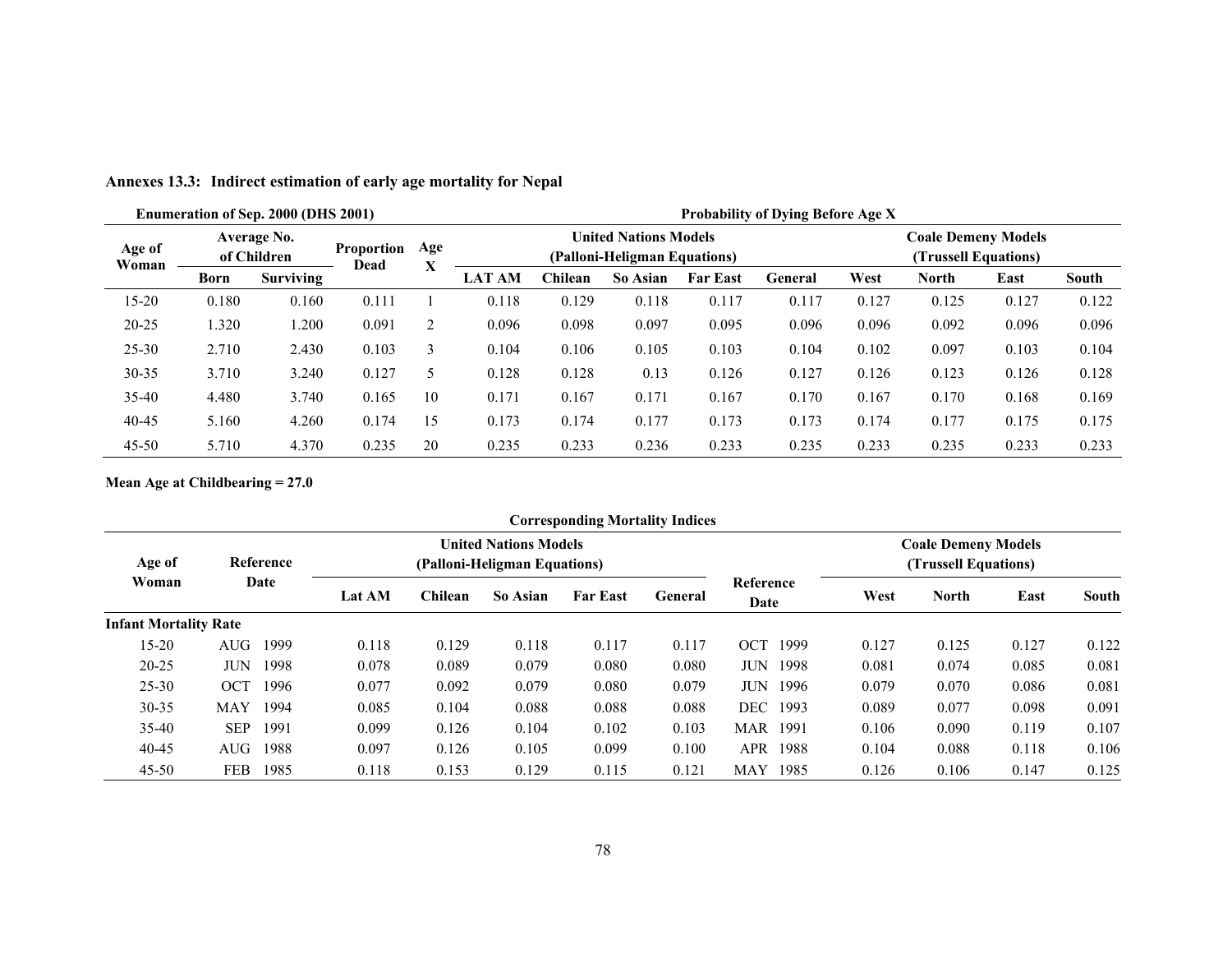|                                           | <b>Corresponding Mortality Indices</b> |           |                                                              |         |          |                 |         |                   |                 |       |                                                    |       |       |
|-------------------------------------------|----------------------------------------|-----------|--------------------------------------------------------------|---------|----------|-----------------|---------|-------------------|-----------------|-------|----------------------------------------------------|-------|-------|
| Age of                                    |                                        | Reference | <b>United Nations Models</b><br>(Palloni-Heligman Equations) |         |          |                 |         |                   |                 |       | <b>Coale Demeny Models</b><br>(Trussell Equations) |       |       |
| Woman                                     | Date                                   |           | Lat AM                                                       | Chilean | So Asian | <b>Far East</b> | General | Reference<br>Date |                 | West  | <b>North</b>                                       | East  | South |
| Probability of Dying Between Ages 1 and 5 |                                        |           |                                                              |         |          |                 |         |                   |                 |       |                                                    |       |       |
| $15 - 20$                                 |                                        | AUG 1999  | 0.086                                                        | 0.039   | 0.076    | 0.071           | 0.074   |                   | OCT 1999        | 0.069 | 0.097                                              | 0.048 | 0.079 |
| $20 - 25$                                 | <b>JUN</b>                             | 1998      | 0.042                                                        | 0.020   | 0.038    | 0.036           | 0.037   |                   | <b>JUN 1998</b> | 0.036 | 0.047                                              | 0.025 | 0.031 |
| $25 - 30$                                 | OCT                                    | 1996      | 0.041                                                        | 0.021   | 0.038    | 0.036           | 0.037   |                   | <b>JUN 1996</b> | 0.035 | 0.043                                              | 0.026 | 0.032 |
| $30 - 35$                                 | <b>MAY</b>                             | 1994      | 0.048                                                        | 0.027   | 0.046    | 0.043           | 0.044   | <b>DEC</b>        | 1993            | 0.041 | 0.050                                              | 0.031 | 0.041 |
| 35-40                                     | <b>SEP</b>                             | 1991      | 0.063                                                        | 0.037   | 0.062    | 0.055           | 0.057   | MAR 1991          |                 | 0.053 | 0.062                                              | 0.043 | 0.058 |
| $40 - 45$                                 | AUG                                    | 1988      | 0.060                                                        | 0.037   | 0.062    | 0.052           | 0.055   |                   | APR 1988        | 0.052 | 0.060                                              | 0.042 | 0.058 |
| 45-50                                     | FEB                                    | 1985      | 0.084                                                        | 0.053   | 0.088    | 0.067           | 0.075   | MAY 1985          |                 | 0.069 | 0.077                                              | 0.059 | 0.083 |
| <b>Life Expectancy at Birth</b>           |                                        |           |                                                              |         |          |                 |         |                   |                 |       |                                                    |       |       |
| $15 - 20$                                 | AUG                                    | 1999      | 49.8                                                         | 52.3    | 54.0     | 43.1            | 48.5    | <b>OCT</b>        | 1999            | 48.9  | 46.4                                               | 53.4  | 52.5  |
| $20 - 25$                                 | <b>JUN</b>                             | 1998      | 60.3                                                         | 60.6    | 62.9     | 52.9            | 58.2    |                   | <b>JUN 1998</b> | 57.9  | 57.9                                               | 60.3  | 63.2  |
| $25 - 30$                                 | <b>OCT</b>                             | 1996      | 60.6                                                         | 60.1    | 62.9     | 52.9            | 58.3    | <b>JUN</b>        | 1996            | 58.1  | 58.8                                               | 60.1  | 63.0  |
| 30-35                                     | <b>MAY</b>                             | 1994      | 58.5                                                         | 57.4    | 60.8     | 50.8            | 56.2    | <b>DEC</b>        | 1993            | 56.2  | 57.1                                               | 58.1  | 60.6  |
| $35-40$                                   | <b>SEP</b>                             | 1991      | 54.7                                                         | 53.1    | 57.1     | 47.1            | 52.4    | <b>MAR</b> 1991   |                 | 52.9  | 53.9                                               | 54.7  | 56.5  |
| 40-45                                     | <b>AUG</b>                             | 1988      | 55.4                                                         | 53.1    | 57.0     | 47.9            | 53.1    |                   | APR 1988        | 53.2  | 54.5                                               | 54.8  | 56.6  |
| $45 - 50$                                 | FEB                                    | 1985      | 50.1                                                         | 48.0    | 51.9     | 43.9            | 48.1    | MAY 1985          |                 | 49.0  | 50.4                                               | 50.4  | 51.7  |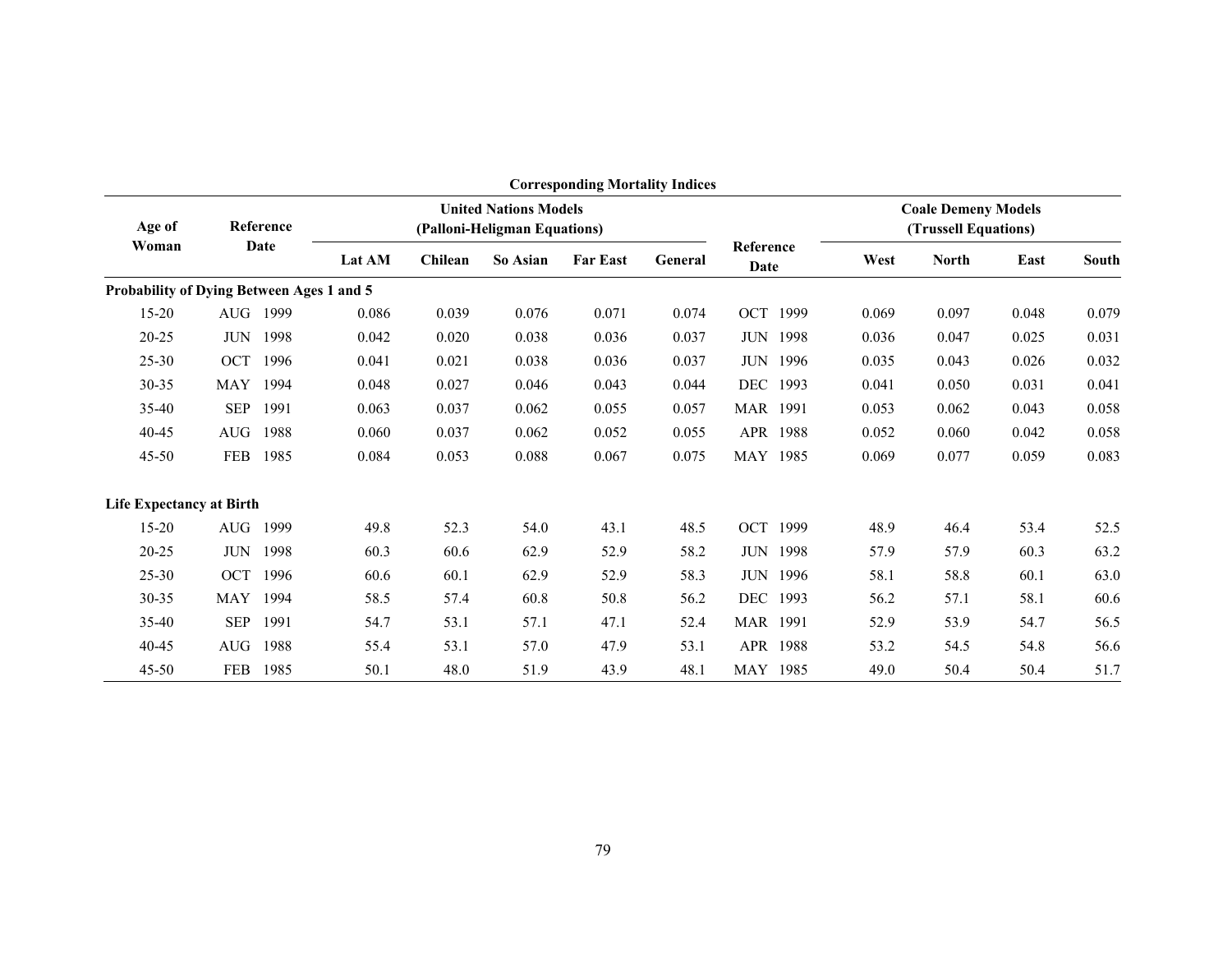|                 |       | <b>Enumeration of June 2001 (Census)</b> |                           |                | Probability of Dying Before Age X                                                                                  |         |          |                 |         |       |              |       |       |  |
|-----------------|-------|------------------------------------------|---------------------------|----------------|--------------------------------------------------------------------------------------------------------------------|---------|----------|-----------------|---------|-------|--------------|-------|-------|--|
| Age of<br>Woman |       | Average No.<br>of Children               | <b>Proportion</b><br>Dead | Age<br>v       | <b>United Nations Models</b><br><b>Coale Demeny Models</b><br>(Trussell Equations)<br>(Palloni-Heligman Equations) |         |          |                 |         |       |              |       |       |  |
|                 | Born  | Surviving                                |                           | л              | <b>LAT AM</b>                                                                                                      | ⊂hilean | So Asian | <b>Far East</b> | General | West  | <b>North</b> | East  | South |  |
| $15 - 20$       | 0.154 | 0.147                                    | 0.045                     |                | 0.046                                                                                                              | 0.051   | 0.046    | 0.047           | 0.047   | 0.049 | 0.048        | 0.049 | 0.046 |  |
| $20 - 25$       | 0.969 | 0.924                                    | 0.046                     | $\overline{2}$ | 0.049                                                                                                              | 0.050   | 0.049    | 0.048           | 0.049   | 0.049 | 0.046        | 0.049 | 0.048 |  |
| 25-30           | 2.059 | 1.947                                    | 0.054                     | 3              | 0.055                                                                                                              | 0.056   | 0.056    | 0.055           | 0.055   | 0.054 | 0.052        | 0.055 | 0.055 |  |
| 30-35           | 2.870 | 2.683                                    | 0.065                     | 5              | 0.067                                                                                                              | 0.067   | 0.068    | 0.066           | 0.066   | 0.066 | 0.064        | 0.066 | 0.067 |  |
| 35-40           | 3.442 | 3.166                                    | 0.080                     | 10             | 0.084                                                                                                              | 0.082   | 0.084    | 0.083           | 0.084   | 0.082 | 0.084        | 0.083 | 0.083 |  |
| 40-45           | 3.821 | 3.433                                    | 0.102                     | 15             | 0.102                                                                                                              | 0.103   | 0.105    | 0.103           | 0.103   | 0.103 | 0.105        | 0.103 | 0.103 |  |
| $45 - 50$       | 4.037 | 3.535                                    | 0.124                     | 20             | 0.126                                                                                                              | 0.126   | 0.126    | 0.127           | 0.127   | 0.125 | 0.126        | 0.125 | 0.125 |  |

**Annexes 13.4: Indirect estimation of early age mortality for** 

**Mean Age at Childbearing = 27.0** 

|                              |            |           |               |         |                                                              |                 | <b>Corresponding Mortality Indices</b> |                    |       |                                                    |       |              |  |  |
|------------------------------|------------|-----------|---------------|---------|--------------------------------------------------------------|-----------------|----------------------------------------|--------------------|-------|----------------------------------------------------|-------|--------------|--|--|
| Age of                       |            | Reference |               |         | <b>United Nations Models</b><br>(Palloni-Heligman Equations) |                 |                                        |                    |       | <b>Coale Demeny Models</b><br>(Trussell Equations) |       |              |  |  |
| Woman                        | Date       |           | <b>Lat AM</b> | Chilean | So Asian                                                     | <b>Far East</b> | General                                | Reference<br>Date  | West  | <b>North</b>                                       | East  | <b>South</b> |  |  |
| <b>Infant Mortality Rate</b> |            |           |               |         |                                                              |                 |                                        |                    |       |                                                    |       |              |  |  |
| $15 - 20$                    | <b>MAY</b> | 2000      | 0.046         | 0.051   | 0.046                                                        | 0.047           | 0.047                                  | 2000<br><b>MAY</b> | 0.049 | 0.048                                              | 0.049 | 0.046        |  |  |
| $20 - 25$                    | <b>FEB</b> | 1999      | 0.042         | 0.047   | 0.043                                                        | 0.043           | 0.043                                  | 1999<br>FEB        | 0.043 | 0.039                                              | 0.045 | 0.044        |  |  |
| $25 - 30$                    | JUL        | 1998      | 0.044         | 0.051   | 0.045                                                        | 0.045           | 0.045                                  | 1997<br>MAR        | 0.045 | 0.040                                              | 0.048 | 0.048        |  |  |
| $30 - 35$                    | <b>MAY</b> | 1995      | 0.049         | 0.058   | 0.051                                                        | 0.050           | 0.050                                  | DEC-<br>1994       | 0.050 | 0.044                                              | 0.055 | 0.055        |  |  |
| $35-40$                      | <b>DEC</b> | 1992      | 0.056         | 0.068   | 0.058                                                        | 0.057           | 0.057                                  | 1992<br>JUN        | 0.056 | 0.050                                              | 0.063 | 0.063        |  |  |
| $40 - 45$                    | FEB        | 1990      | 0.063         | 0.080   | 0.068                                                        | 0.065           | 0.065                                  | <b>SEP</b><br>1989 | 0.065 | 0.056                                              | 0.074 | 0.073        |  |  |
| $45 - 50$                    | SEP        | 1986      | 0.072         | 0.090   | 0.077                                                        | 0.070           | 0.073                                  | OCT<br>1986        | 0.071 | 0.060                                              | 0.083 | 0.081        |  |  |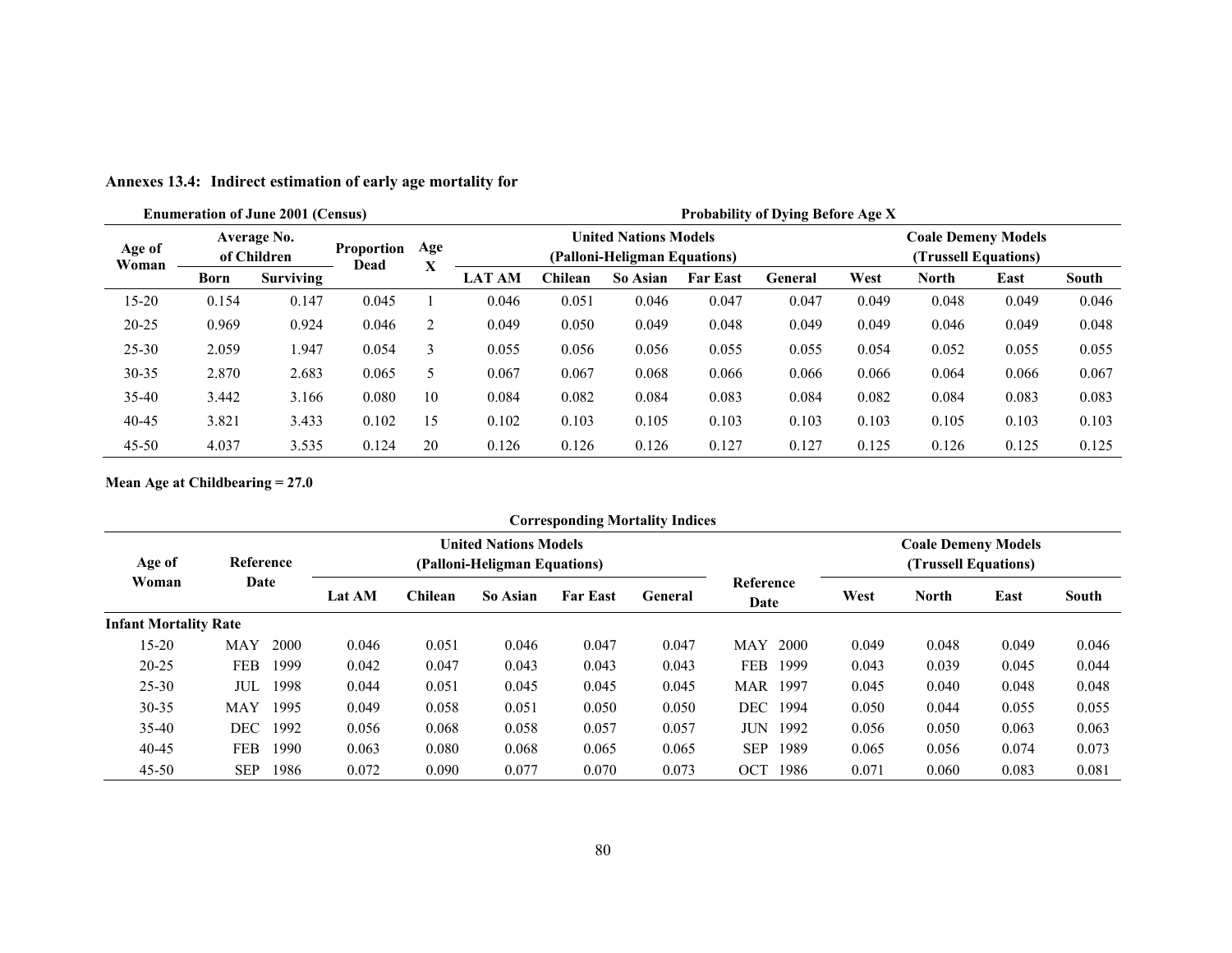|                                           |            |           |        |                                                              |          |                 | <b>Corresponding Mortality Indices</b> |                   |                 |                                                    |              |       |              |
|-------------------------------------------|------------|-----------|--------|--------------------------------------------------------------|----------|-----------------|----------------------------------------|-------------------|-----------------|----------------------------------------------------|--------------|-------|--------------|
| Age of                                    |            | Reference |        | <b>United Nations Models</b><br>(Palloni-Heligman Equations) |          |                 |                                        |                   |                 | <b>Coale Demeny Models</b><br>(Trussell Equations) |              |       |              |
| Woman                                     | Date       |           | Lat AM | Chilean                                                      | So Asian | <b>Far East</b> | General                                | Reference<br>Date |                 | West                                               | <b>North</b> | East  | <b>South</b> |
| Probability of Dying Between Ages 1 and 5 |            |           |        |                                                              |          |                 |                                        |                   |                 |                                                    |              |       |              |
| $15 - 20$                                 | <b>MAY</b> | 2000      | 0.017  | 0.008                                                        | 0.015    | 0.014           | 0.015                                  | MAY 2000          |                 | 0.017                                              | 0.024        | 0.010 | 0.007        |
| 20-25                                     | <b>FEB</b> | 1999      | 0.015  | 0.007                                                        | 0.013    | 0.013           | 0.013                                  | FEB               | 1999            | 0.013                                              | 0.018        | 0.008 | 0.007        |
| $25 - 30$                                 | JUL        | 1998      | 0.016  | 0.008                                                        | 0.015    | 0.014           | 0.014                                  | MAR 1997          |                 | 0.014                                              | 0.018        | 0.010 | 0.009        |
| 30-35                                     | <b>MAY</b> | 1995      | 0.019  | 0.009                                                        | 0.018    | 0.017           | 0.017                                  |                   | DEC 1994        | 0.017                                              | 0.021        | 0.012 | 0.013        |
| 35-40                                     | <b>DEC</b> | 1992      | 0.024  | 0.012                                                        | 0.023    | 0.020           | 0.021                                  |                   | <b>JUN 1992</b> | 0.020                                              | 0.025        | 0.015 | 0.018        |
| 40-45                                     | <b>FEB</b> | 1990      | 0.029  | 0.017                                                        | 0.030    | 0.025           | 0.027                                  | <b>SEP</b>        | 1989            | 0.025                                              | 0.030        | 0.020 | 0.025        |
| $45 - 50$                                 | <b>SEP</b> | 1986      | 0.036  | 0.021                                                        | 0.037    | 0.029           | 0.032                                  |                   | OCT 1986        | 0.029                                              | 0.034        | 0.024 | 0.031        |
| $15 - 20$                                 | <b>MAY</b> | 2000      | 0.017  | 0.008                                                        | 0.015    | 0.014           | 0.015                                  | MAY 2000          |                 | 0.017                                              | 0.024        | 0.010 | 0.007        |
| <b>Life Expectancy at Birth</b>           |            |           |        |                                                              |          |                 |                                        |                   |                 |                                                    |              |       |              |
| $15 - 20$                                 | <b>MAY</b> | 2000      | 69.3   | 69.5                                                         | 71.0     | 62.6            | 67.5                                   | MAY 2000          |                 | 64.9                                               | 64.8         | 67.0  | 72.4         |
| $20 - 25$                                 | <b>FEB</b> | 1999      | 70.6   | 70.6                                                         | 72.0     | 63.9            | 68.6                                   |                   | FEB 1999        | 66.2                                               | 67.2         | 67.8  | 72.7         |
| $25 - 30$                                 | JUL        | 1998      | 69.9   | 69.5                                                         | 71.3     | 63.0            | 67.8                                   | MAR 1997          |                 | 65.8                                               | 67.0         | 67.2  | 71.7         |
| 30-35                                     | <b>MAY</b> | 1995      | 68.5   | 67.8                                                         | 69.8     | 61.5            | 66.3                                   | <b>DEC</b>        | 1994            | 64.6                                               | 65.8         | 65.9  | 70.0         |
| $35-40$                                   | DEC        | 1992      | 66.4   | 65.5                                                         | 67.9     | 59.4            | 64.2                                   |                   | <b>JUN 1992</b> | 63.2                                               | 64.3         | 64.3  | 67.7         |
| 40-45                                     | <b>FEB</b> | 1990      | 64.3   | 62.7                                                         | 65.4     | 57.2            | 62.0                                   | <b>SEP</b>        | 1989            | 61.3                                               | 62.6         | 62.4  | 65.3         |
| $45 - 50$                                 | <b>SEP</b> | 1986      | 62.0   | 60.4                                                         | 63.2     | 55.6            | 59.9                                   |                   | OCT 1986        | 59.9                                               | 61.4         | 60.8  | 63.2         |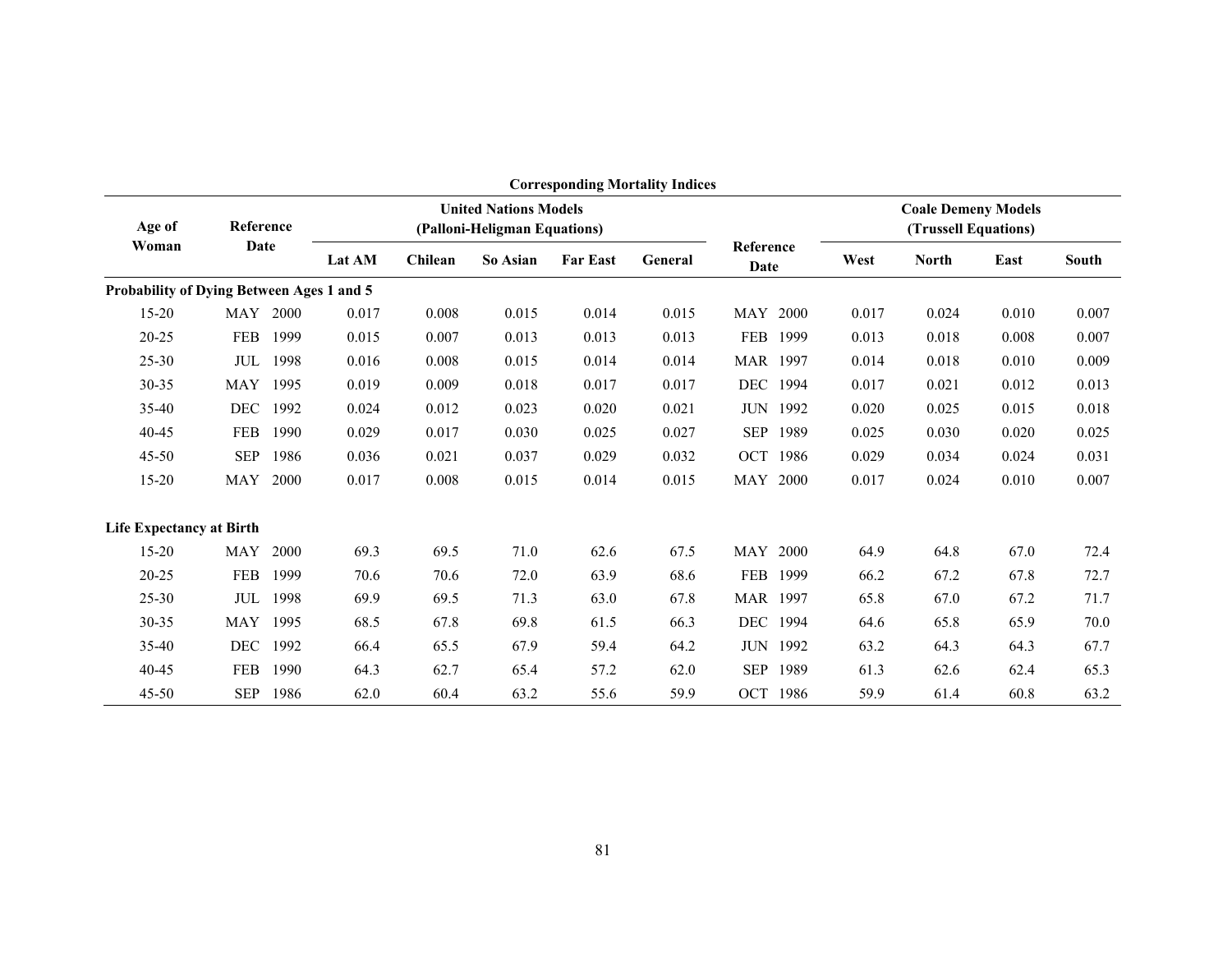| <b>AGE</b>   | M(X,N)  | Q(X,N)  | I(X)   | D(X,N) | L(X,N) | S(X,N)  |                | T(X)    | E(X) | A(X,N) |
|--------------|---------|---------|--------|--------|--------|---------|----------------|---------|------|--------|
| $\mathbf{0}$ | 0.07540 | 0.07135 | 100000 | 7135   | 94632  | 0.91952 | $\overline{A}$ | 6014280 | 60.1 | 0.248  |
| 1            | 0.00677 | 0.02662 | 92865  | 2472   | 365127 | 0.97875 | /B/            | 5919648 | 63.7 | 1.438  |
| 5            | 0.00176 | 0.00874 | 90393  | 790    | 449990 | 0.99268 |                | 5554521 | 61.4 | 2.500  |
| 10           | 0.00118 | 0.00589 | 89603  | 528    | 446695 | 0.99285 |                | 5104532 | 57.0 | 2.500  |
| 15           | 0.00181 | 0.00900 | 89075  | 802    | 443499 | 0.98905 |                | 4657837 | 52.3 | 2.660  |
| 20           | 0.00259 | 0.01286 | 88273  | 1135   | 438642 | 0.98610 |                | 4214337 | 47.7 | 2.599  |
| 25           | 0.00298 | 0.01480 | 87138  | 1290   | 432545 | 0.98392 |                | 3775696 | 43.3 | 2.560  |
| 30           | 0.00356 | 0.01763 | 85849  | 1514   | 425588 | 0.97994 |                | 3343151 | 38.9 | 2.585  |
| 35           | 0.00464 | 0.02297 | 84335  | 1937   | 417049 | 0.97315 |                | 2917563 | 34.6 | 2.612  |
| 40           | 0.00637 | 0.03139 | 82398  | 2586   | 405850 | 0.96260 |                | 2500514 | 30.3 | 2.626  |
| 45           | 0.00908 | 0.04443 | 79811  | 3546   | 390671 | 0.94622 |                | 2094664 | 26.2 | 2.635  |
| 50           | 0.01334 | 0.06464 | 76265  | 4930   | 369659 | 0.92174 |                | 1703993 | 22.3 | 2.633  |
| 55           | 0.01965 | 0.09387 | 71336  | 6696   | 340728 | 0.88788 |                | 1334334 | 18.7 | 2.618  |
| 60           | 0.02861 | 0.13388 | 64639  | 8654   | 302527 | 0.83508 |                | 993606  | 15.4 | 2.612  |
| 65           | 0.04469 | 0.20164 | 55985  | 11289  | 252633 | 0.75966 |                | 691079  | 12.3 | 2.582  |
| 70           | 0.06636 | 0.28491 | 44697  | 12734  | 191914 | 0.66903 |                | 438446  | 9.8  | 2.521  |
| 75           | 0.09598 | 0.38556 | 31962  | 12323  | 128396 | 0.56211 |                | 246532  | 7.7  | 2.451  |
| 80           | 0.13686 | 0.50296 | 19639  | 9878   | 72173  | 0.38906 | /C/            | 118135  | 6.0  | 2.366  |
| 85           | 0.21238 | .       | 9761   | 9761   | 45962  |         |                | 45962   | 4.7  | 4.709  |

**Annex 13.5: Abridge life table for male, 2001** 

/A/ Value given for survivorship of 5 cohorts of birth to age group  $0 - 4 = L(0,5)/50$ 

/B/ Value given for  $S(0,5) = L(5,5)/(0,5)$ 

/C/ Value given for  $S(80+, 5) = T(85)/T(80)$